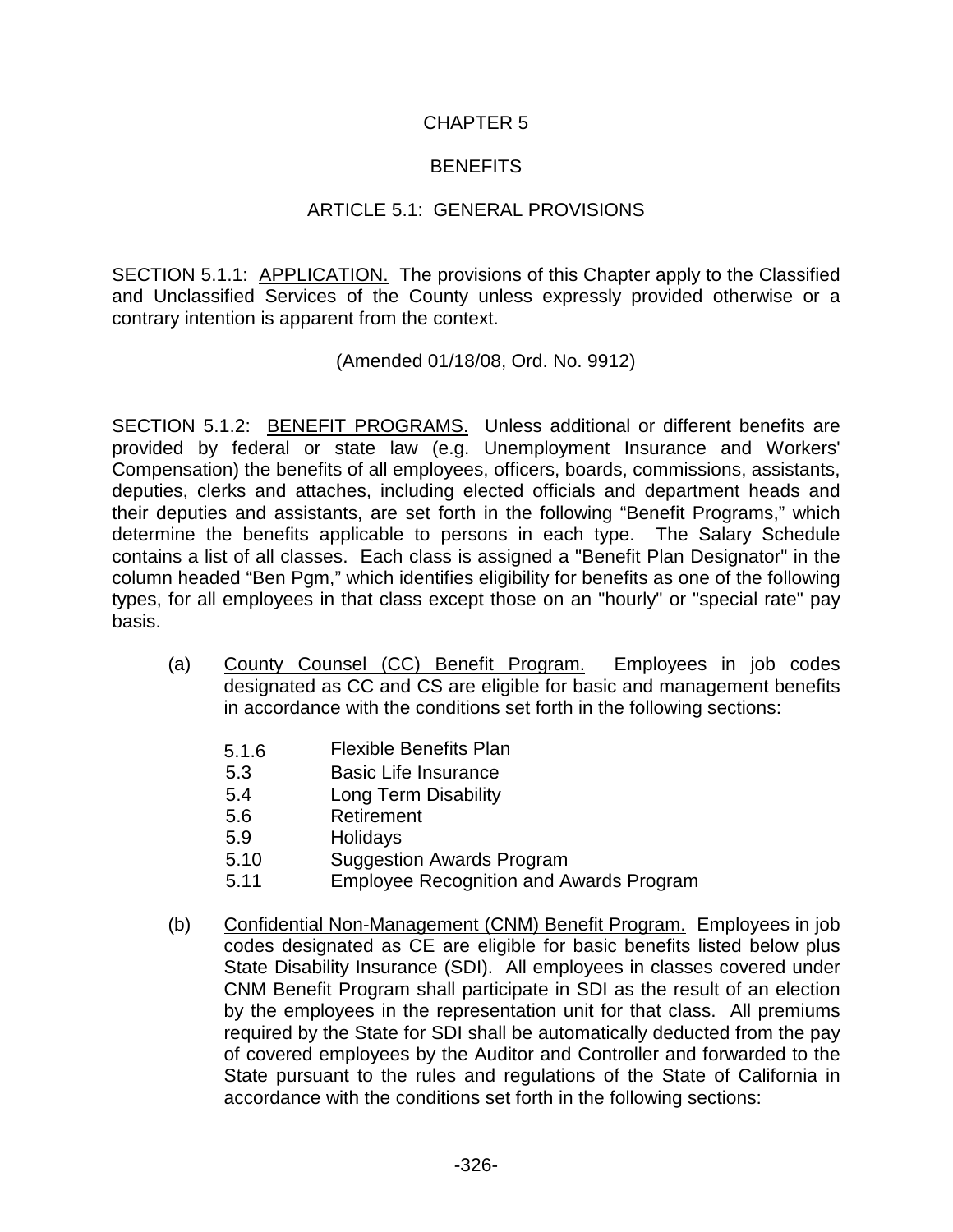- 5.1.6 Flexible Benefits Plan
- 5.3 Basic Life Insurance
- 5.6 Retirement
- 5.9 Holidays
- 5.10 Suggestion Awards Program
- 5.11 Employee Recognition and Awards Program
- (c) District Attorney (DA) Benefit Program. Employees in job codes designated as DA, AS and AM are eligible for basic and management benefits in accordance with the conditions set forth in the following sections:
	- 5.1.6 Flexible Benefits Plan
	- 5.3 Basic Life Insurance
	- 5.4 Long Term Disability
	- 5.6 Retirement
	- 5.9 Holidays
	- 5.10 Suggestion Awards Program
- (d) District Attorney Investigator (DAI) Benefit Program. Employees in job codes designated as DI and DM are eligible for basic benefits in accordance with the conditions set forth in the following sections:
	- 5.1.6 Flexible Benefits Plan
	- 5.3 Basic Life Insurance
	- 5.6 Retirement
	- 5.9 Holidays
	- 5.10 Suggestion Awards Program
	- 5.11 Employee Recognition and Awards Program
- (e) Management (MGT) Benefit Program. Employees in job codes designated as CEM, MA, and NM are eligible for basic and management benefits in accordance with the conditions set forth in the following sections:
	- 5.1.6 Flexible Benefits Plan
	- 5.3 Basic Life Insurance
	- 5.4 Long Term Disability
	- 5.6 Retirement
	- 5.9 Holidays
	- 5.10 Suggestion Awards Program
	- 5.11 Employee Recognition and Awards Program
- (f) Non-Management (NMG) Benefit Program. Employees in job codes designated as AE, CL, CM, CR, FS, HS, MM, PO, PR, PS, RN and SS are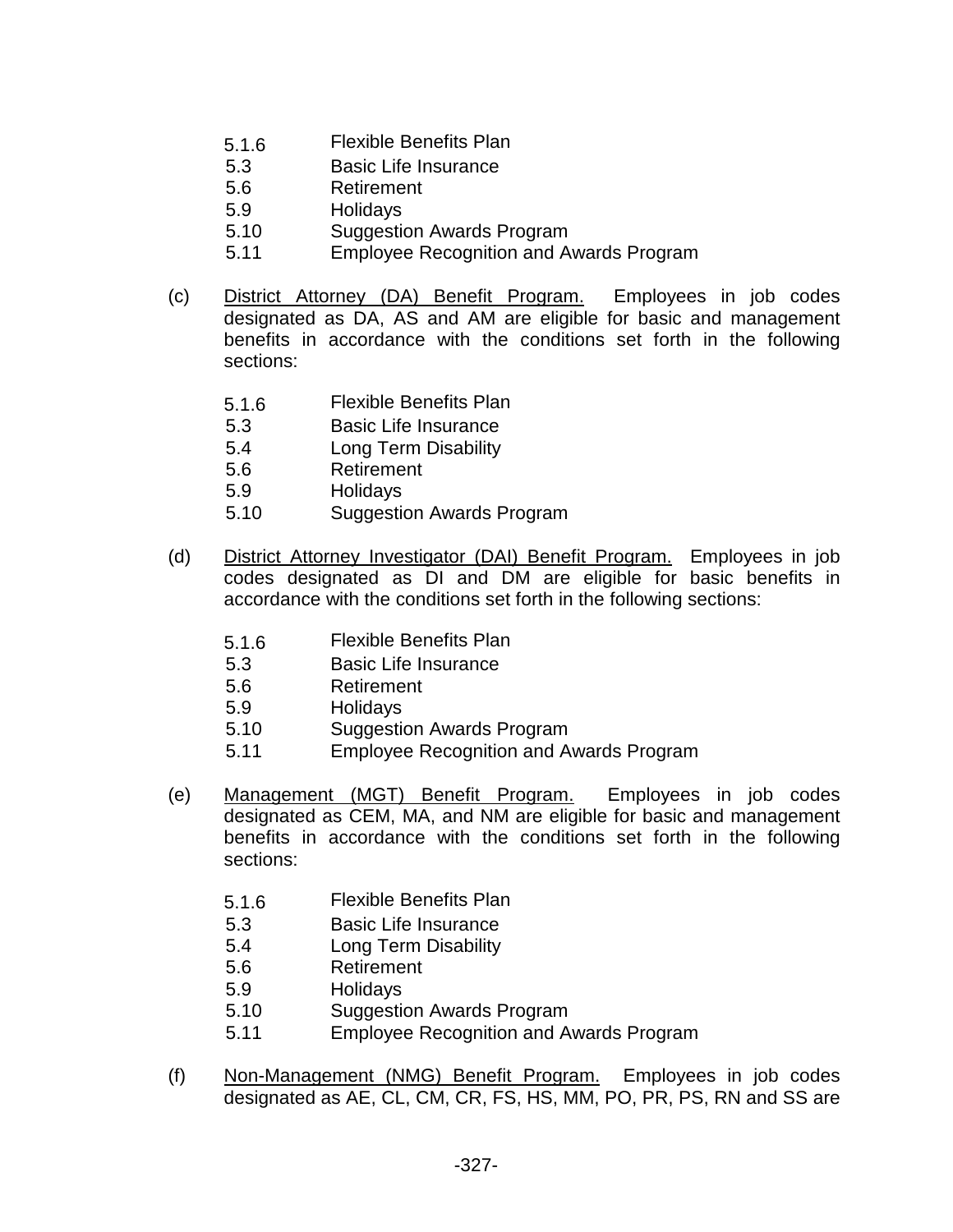eligible for basic benefits listed below, plus State Disability Insurance (SDI). All employees in classes covered under NMG Benefit Program shall participate in SDI as the result of an election by the employees in the representation unit for that class. All premiums required by the State for SDI shall be automatically deducted from the pay of covered employees by the Auditor and Controller and forwarded to the State pursuant to the rules and regulations of the State of California.

- 5.1.6 Flexible Benefits Plan
- 5.3 Basic Life Insurance
- 5.6 Retirement
- 5.9 Holidays
- 5.10 Suggestion Awards Program
- 5.11 Employee Recognition and Awards Program

(Amended 07/28/16, Ord. No. 10432)

- (g) Public Defender (PD) Benefit Program. Employees in job codes designated as PD and PM are eligible for basic and management benefits in accordance with the conditions set forth in the following sections:
	- 5.1.6 Flexible Benefits Plan
	- 5.3 Basic Life Insurance
	- 5.4 Long Term Disability
	- 5.6 Retirement
	- 5.9 Holidays
	- 5.10 Suggestion Awards
	- 5.11 Employee Recognition and Awards Program
- (h) Sheriff (SHRF) Benefit Program. Employees in job codes designated as DS are eligible for basic benefits and SM are eligible for basic and management benefits in accordance with the conditions set forth in the following sections:
	- 5.1.6 Flexible Benefits Plan
	- 5.3 Basic Life Insurance
	- 5.4 Long Term Disability (SM only)
	- 5.6 Retirement
	- 5.9 Holidays
	- 5.10 Suggestion Awards Program
- (i) Social Worker (SW) Benefit Program. Employees in job codes designated as SW are eligible for basic benefits listed below plus State Disability Insurance (SDI). All employees in classes covered under SW Benefit Program shall participate in SDI as the result of an election by the employees in the representation unit for that class. All premiums required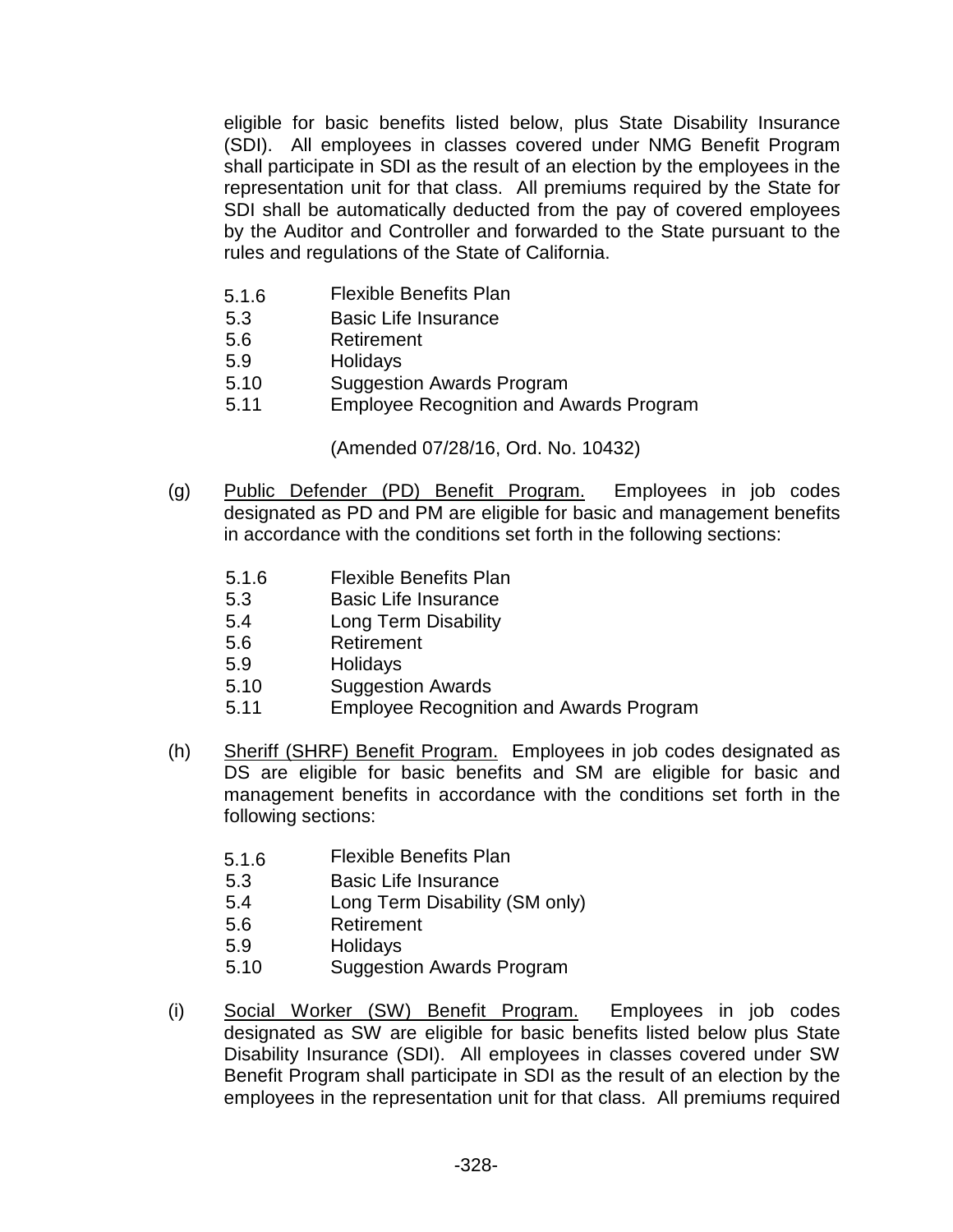by the State for SDI shall be automatically deducted from the pay of covered employees by the Auditor and Controller and forwarded to the State pursuant to the rules and regulations of the State of California.

- 5.1.6 Flexible Benefits Plan
- 5.3 Basic Life Insurance
- 5.6 Retirement
- 5.9 Holidays
- 5.10 Suggestion Awards Program
- 5.11 Employee Recognitions and Awards Program
- (j) Unclassified (UCL) Benefit Program.
	- (1) Employees in job codes designated as EM, NA, NS, NE, and UM are eligible for basic and management benefits in accordance with the conditions set forth in the following sections:
		- 5.1.6 Flexible Benefits Plan
		- 5.3 Basic Life Insurance
		- 5.4 Long Term Disability
		- 5.5 Executive Management Physical Examination (excluding NA, NS and UM)
		- 5.6 Retirement
		- 5.9 Holidays
		- 5.11 Employee Recognition and Awards Program
	- (2) Employees in job codes designated as EO are eligible for basic and management benefits in accordance with the conditions set forth in the following sections:
		- 5.1.6 Flexible Benefits Plan
		- 5.3 Basic Life Insurance
		- 5.4 Long Term Disability
		- 5.5 Executive Management Physical Examination

(Amended 07/28/16, Ord. No. 10432) (Amended 03/31/17, Ord. No. 10471)

(k) Supervising Probation Officer (SO) Benefit Program. Employees in job codes designated as SO are eligible for basic benefits listed below plus State Disability Insurance (SDI). All employees in classes covered under SO Benefit Program shall participate in SDI as the result of an election by the employees in the representation unit for that class. All premiums required by the State for SDI shall be automatically deducted from the pay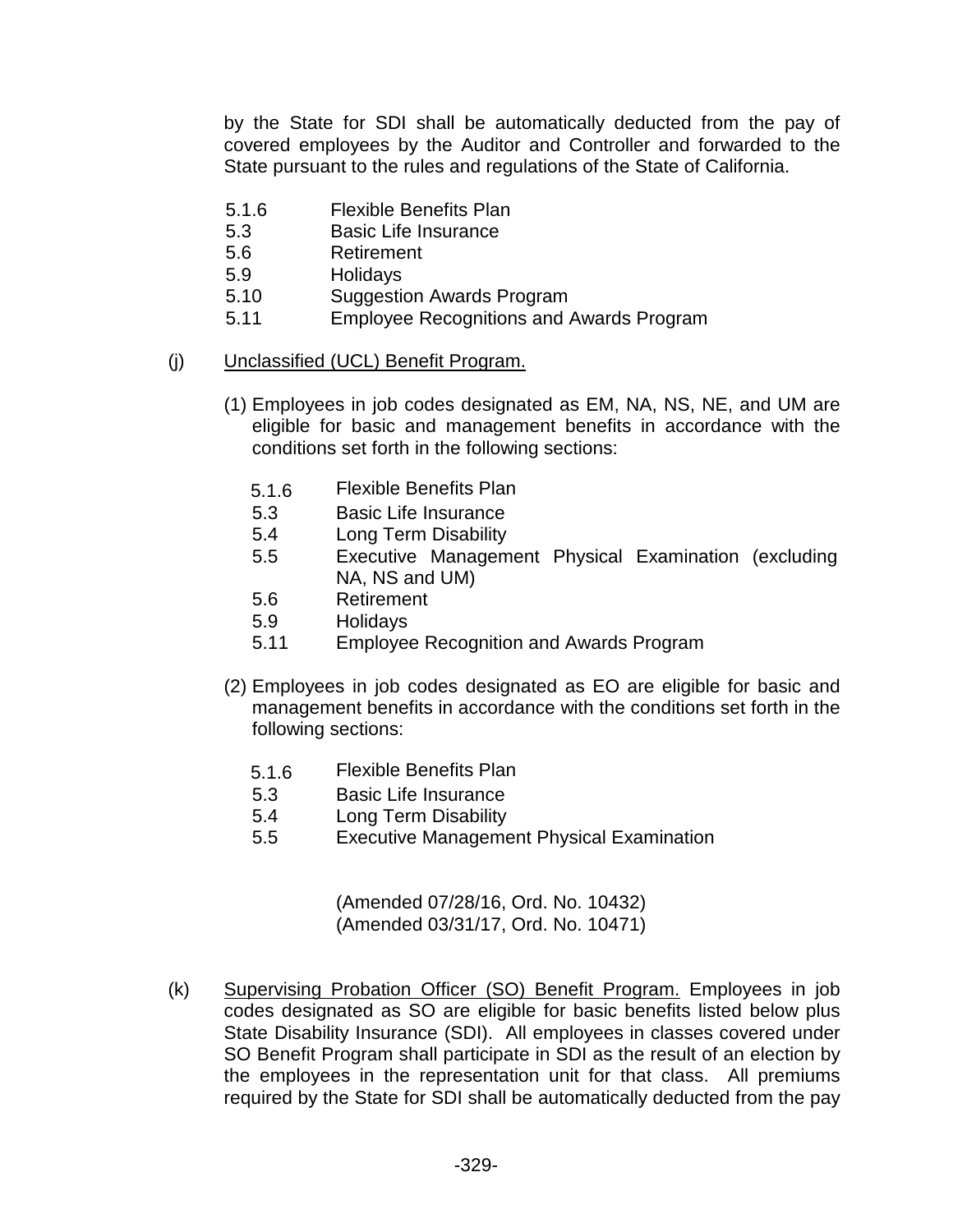of covered employees by the Auditor and Controller and forwarded to the State pursuant to the rules and regulations of the State of California in accordance with the conditions set forth in the following sections:

- 5.1.6 Flexible Benefits Plan
- 5.3 Basic Life Insurance
- 5.6 Retirement
- 5.9 Holidays
- 5.10 Suggestion Awards Program
- 5.11 Employee Recognition and Awards Program
- (l) Hourly and Special Rate Employees. Notwithstanding appointment to a class with a Benefit Program Designator, hourly or special rate employees may be eligible for only the following benefits:

Workers' Compensation coverage; Unemployment Insurance; Suggestion Awards Program Employee Recognition Award (cash only) Health Insurance Benefits as defined in Section 5.13.1

(Amended 09/19/14, Ord. No. 10354)

- (m) Other Benefits. In addition to the benefits listed above in the Benefit Program, there are other benefits, which are elsewhere provided for:
	- (1) Leaves of Absence. Benefits described and set forth in other sections of this ordinance are paid and unpaid leaves of absence set forth in Chapter 4. Chapter 4 also contains provisions relating to cash payoffs for unused sick and annual leave, and retirement credit for unused sick leave, which may be applicable.
	- (2) Retirement. Refer to 5.6.1, Retirement Contribution.
	- (3) Reimbursements and Allowances. Other reimbursements and allowances may be available under the County Administrative Code.
	- (4) Optional Benefits. Some employees may also be eligible for other benefits not described or set forth in this ordinance. These benefits, subject to the employee's enrollment, and not contributed to by the County, are:
		- Dental Insurance
		- Vision Insurance
		- Supplemental Life Insurance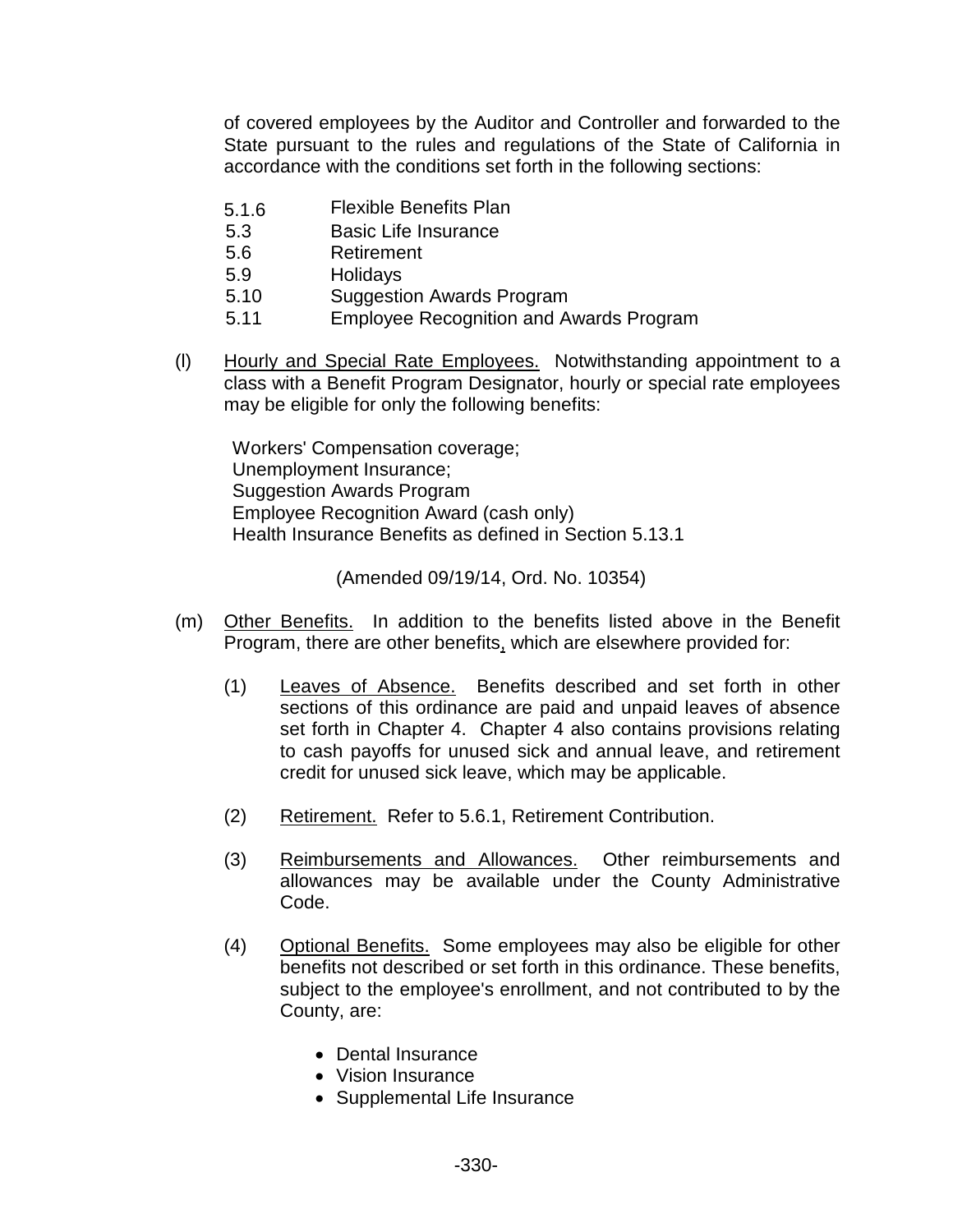- Supplemental Accidental Death and Dismemberment Insurance (AD&D)
- Flexible spending accounts for pre-tax reimbursement of qualified medical and/or dependent day care expenses. Account credits must be used during the plan year in which they are earned for expenses incurred during the same plan year.
- Healthcare Reimbursement Accounts for pre-tax reimbursement of qualified medical expenses. Account credits must be used during the plan year in which they are earned for expenses incurred during the same plan year.
- (5) Deferred Compensation Program. Employees shall be eligible to participate in the Deferred Compensation Program provided and administered by the County or the County's selected administrative agent (or agency). Notwithstanding any provisions to the contrary, the County as the employer may make deposits, to an employee's Participation Account and concomitant employee tax liability disbursements. The authority and discretion to approve such deposits and disbursements is delegated by the Board of Supervisors to the Chief Administrative Officer for the EM classifications.

(Amended 10/07/88, Ord. No. 7533) (Amended 12/02/88, Ord. No. 7553) (Amended 06/01/90, Ord. No. 7753) (Amended 07/27/90, Ord. No. 7789) (Amended 10/01/90, Ord. No. 7810) (Amended 01/08/02, Ord. No. 9419) (Amended 04/02/04, Ord. No. 9630) (Amended 06/23/06, Ord. No. 9783) (Amended 03/30/07, Ord. No. 9838) (Amended 12/21/07, Ord. No. 9910) (Amended 01/01/14, Ord. No. 10471) (Amended 04/17/15, Ord. No. 10378) (Amended 09/29/17, Ord. No. 10495)

SECTION 5.1.3: DURATION OF BENEFITS. The above definition of the benefits plans and designators are to make effective the terms of negotiated labor contracts for represented employees and to provide benefits to unrepresented employees. Inclusion in this ordinance of the Benefit Plan Designations and Methods of Calculation for the various benefits does not guarantee County payment of such benefits beyond the term of a negotiated memorandum of agreement applicable to represented classifications, nor beyond the current fiscal year for unrepresented employees.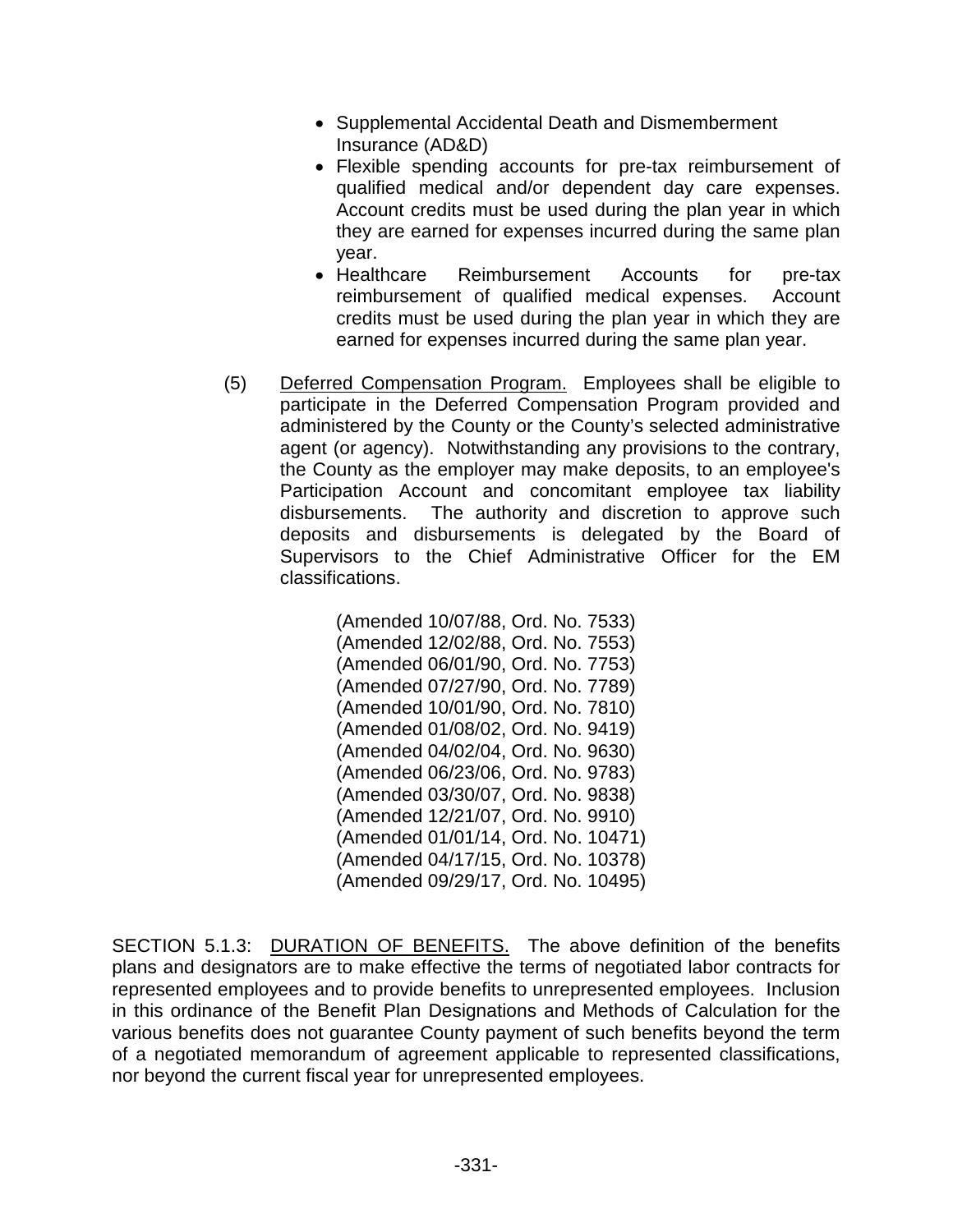## SECTION 5.1.4: EMPLOYEE RESPONSIBILITY.

#### (Repealed 12/21/07, Ord. No. 9910)

#### SECTION 5.1.5: ELIGIBILITY FOR GRANDFATHERED BENEFITS.

#### (Repealed 10/04/13, Ord. No. 10290)

SECTION 5.1.6: FLEXIBLE BENEFITS PLAN. A flexible benefits plan, which is in accordance with Section 125 of the Internal Revenue Code, is authorized for eligible employees.

- (a) Plan Design. The flexible benefits plan is a cafeteria-style benefits program wherein the County makes a contribution toward the Flexible Benefits Plan for each eligible employee to be allocated during the employee's active employment. This plan includes for eligible employees pre-tax contributions for all monies paid toward health, dental, vision and/or voluntary AD&D plans. The County contribution is distributed by the employee among the menu of benefit options listed below, the specific details and administration of which are set forth in the plan brochures:
	- (1) "Core" Benefits:
		- Health insurance
		- County basic life and AD&D insurance
	- (2) Optional Benefits:
		- Dental insurance
		- Vision insurance
		- Supplemental life insurance
		- Supplemental accidental death and dismemberment insurance (AD&D)
		- Flexible spending accounts for pre-tax reimbursement of qualified medical and/or dependent day care expenses. Account credits must be used during the plan year in which they are earned for expenses incurred during the same plan year.
		- Healthcare Reimbursement Accounts for pre-tax reimbursement of qualified medical expenses. Account credits must be used during the plan year in which they are earned for expenses incurred during the same plan year.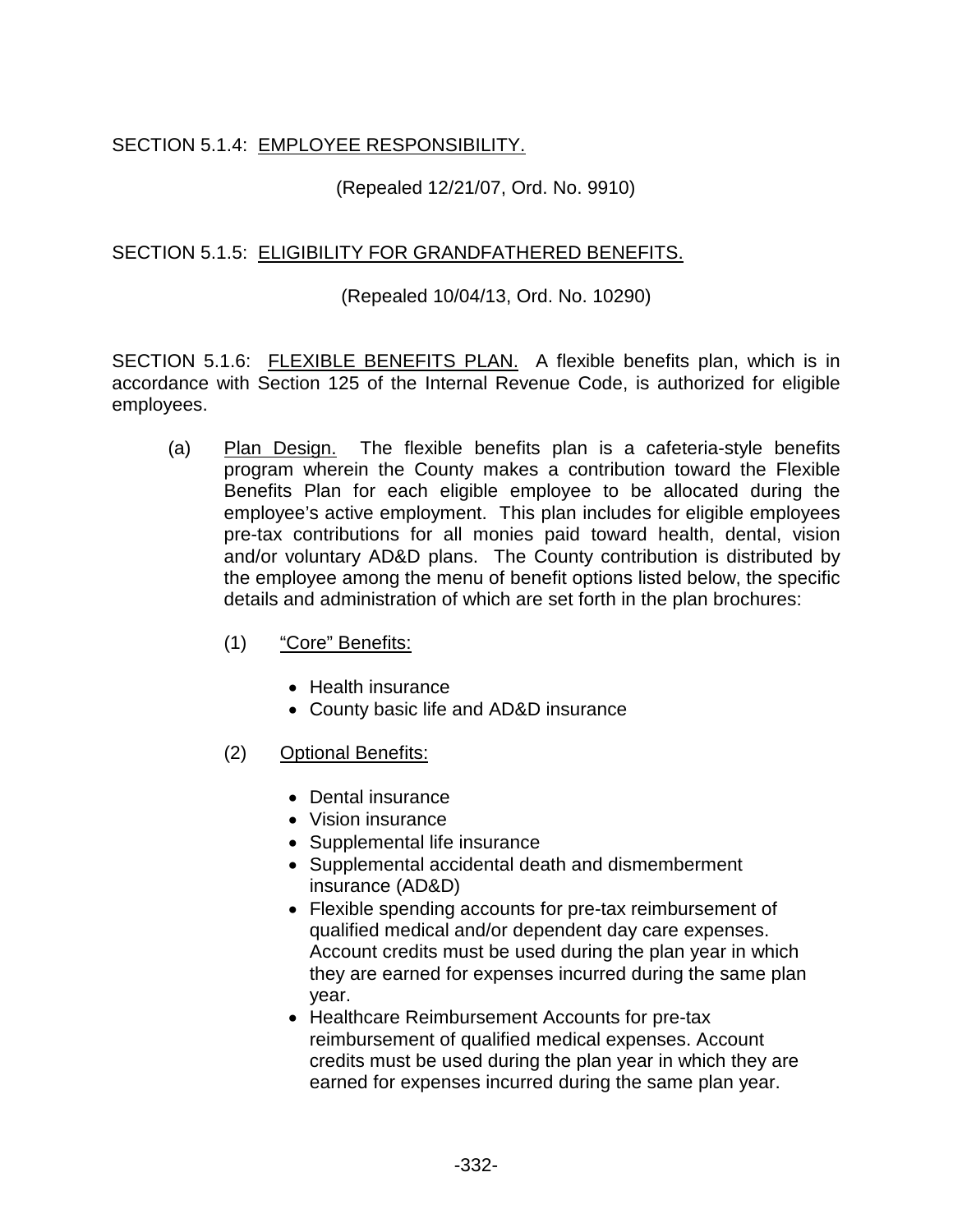#### (Amended 01/09/15, Ord. No. 10368)

- (b) Eligibility. Employees employed on a full-time (80-hour biweekly) basis shall be eligible for insurance benefits. Employees employed on a parttime basis and who are regularly scheduled to work one-half time or more (forty (40) hours or more in an 80-hour biweekly pay period) and paid on a biweekly pay basis shall be eligible for insurance benefits.
- (c) Coverage.
	- (1) Required Coverage. All eligible employees will be required to have the following minimum "core" benefits for the employee only:
		- Medical insurance. Unless properly waived.
		- County basic life and AD&D insurance, pursuant to Article 5.3
	- (2) Coverage by County Spouse. An eligible County employee married to another eligible County employee may elect health insurance as a dependent under the spouse's primary plan. In such a case, the employee covered as a dependent will have the "employee only" County contribution amount available to apply toward the employee's Flexible Benefits Plan during the employee's active employment.
	- (3) Waive Coverage. Employees may elect not to be covered by the County's health insurance plans. This election may only be made during the County's open enrollment period or during the year as the result of a qualifying "change in status" as defined by Section 125 of the Internal Revenue Code. For employees waiving primary participation in a County-sponsored health plan, the County's contribution will be deposited into the corresponding Reimbursement Accounts for pre-tax reimbursement of qualified medical expenses.

(Amended 01/09/15, Ord. No. 10368) (Amended 01/18/19, Ord. No. 10587)

(4) Domestic Partner. An employee may elect to cover a Registered Domestic Partner or a Non-registered domestic partner under the County's health, dental or vision plans. To cover a Registered Domestic Partner, the employee must submit a copy of the State Registration Certificate to Employee Benefits. Any premium paid by the County on behalf of the Registered Domestic Partner or Registered Domestic Partner's dependent(s) will be considered taxable income for Federal taxes pursuant to the provisions of the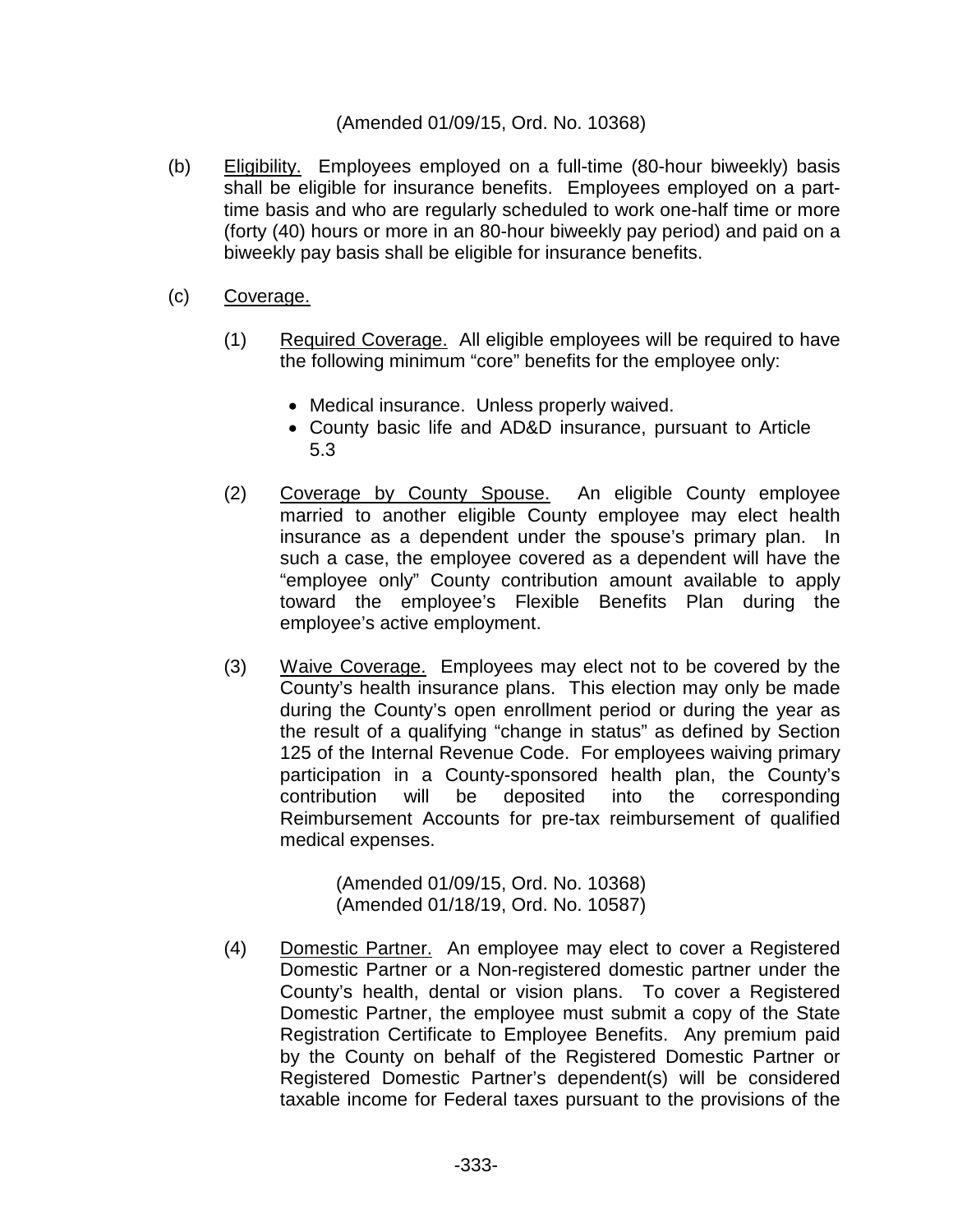Internal Revenue Code but will not be considered taxable income for State taxes, pursuant to the California Revenue and Taxation Code. To cover a Non-registered domestic partner or the nonregistered domestic partner's dependent(s), the employee must meet and agree to the specifications set forth on an "Affidavit for Enrollment of Domestic Partners". The employee must submit the affidavit to the Employee Benefits Division of the Department of Human Resources. Any premium paid by the County on behalf of the domestic partner or the domestic partner's dependent(s) shall be considered taxable income for Federal and State taxes to the employee with domestic partner coverage pursuant to the provisions of the Internal Revenue Code and the California Revenue and Taxation Code.

- (5) Effective Dates of Eligibility Under the Flexible Benefits Plan.
	- (a) Health Benefits (Medical, Dental and Vision). The effective date of eligibility under the Flexible Benefits Plan for new employees shall be the first day following the month of hire provided that the employee has completed and returned all enrollment forms within the month of hire. If completed forms are not received by the end of month of hire, benefits will be effective the first day of the month following receipt of completed forms. All forms must be received in the Employee Benefits Division within thirty (30) days of hire in order for benefits to commence. Eligibility shall terminate on the last day of the month in which an employee last had paid service provided that the employee's portion of the health insurance premium is paid for such period.
	- (b) Additional Benefits. Notwithstanding subsection 5.1.6(c)(5)(a) above, eligibility for all flexible benefits plan features which are in addition to health insurance shall be thirty (30) days after the effective date on which health insurance coverage begins.
- (6) Employee Responsibility.
	- (a) Employee Application/Designation of Benefits. It is the responsibility of each employee to designate and/or apply for benefits. No retroactive benefits will be provided without proof of a timely, correctly filed application, and administrative error on the part of the County or contract provider.
	- (b) New Hires Failure to Enroll. Employees who do not submit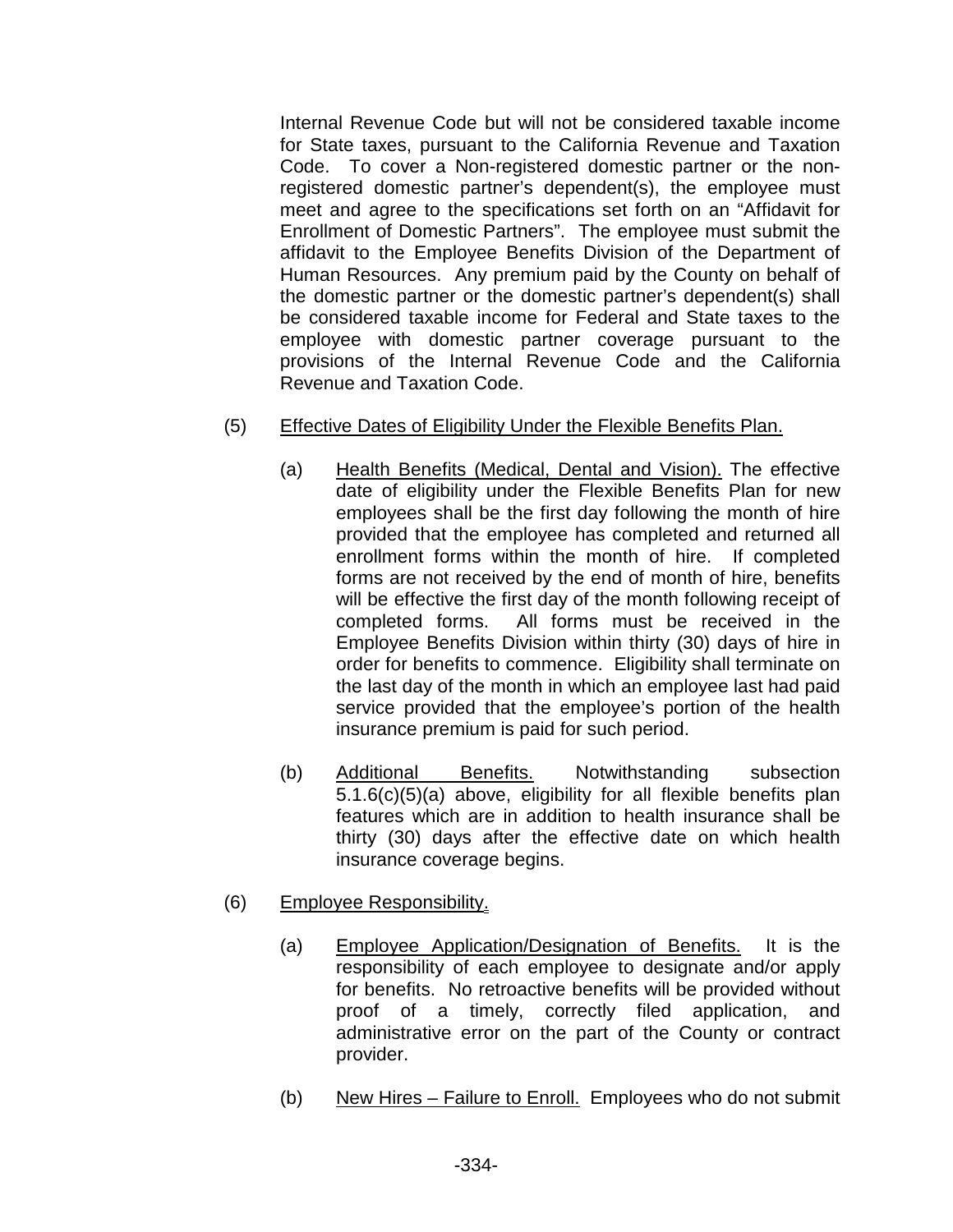completed enrollment forms within forty-five (45) days of hire will be automatically enrolled in the County's least costly health plan.

- (7) Insurance Coverage During Leaves of Absence.
	- (a) Life Insurance. Employees on leave without pay for any reason; (including suspension) may continue their life insurance coverage for up to six (6) full months. Employees choosing to continue their life insurances may do so for up to six (6) months while on leave. Premiums must be paid by the end of the month in which the employee had coverage.
	- (b) Employees may pay all premiums required for the entire six (6) month leave period in advance. In the event an employee who is on leave without pay does not pay premiums in advance of the end of the month, the coverage shall be discontinued. Employees shall be entitled to reapply upon return to work subject to medical insurability acceptable to the insurance provider.

# (8) Health Insurance During Leaves of Absence or Reduction in Hours.

- (a) For permanent employees who (1) have averaged at least 30 paid hours per week over the previous twelve month period and who then experience a reduction of hours to less than forty (40) hours in an 80-hour biweekly pay period or (2) are granted an unpaid leave of absence outside of FML and PDL but within a Stability Period as defined by the Patient Protection and Affordable Care Act, an offer of enrollment in a medical plan will be made:
	- 1. Employee may elect to enroll in the County's least costly health plan. An employee eligible for coverage under this subsection may elect employee only coverage or they may choose coverage for themselves and their dependents.
		- a. The term "Dependent" shall be as defined in Compensation Ordinance §5.13.1(b).
		- b. The cost to the employee of this option shall be calculated according to Compensation Ordinance §5.13.1(e).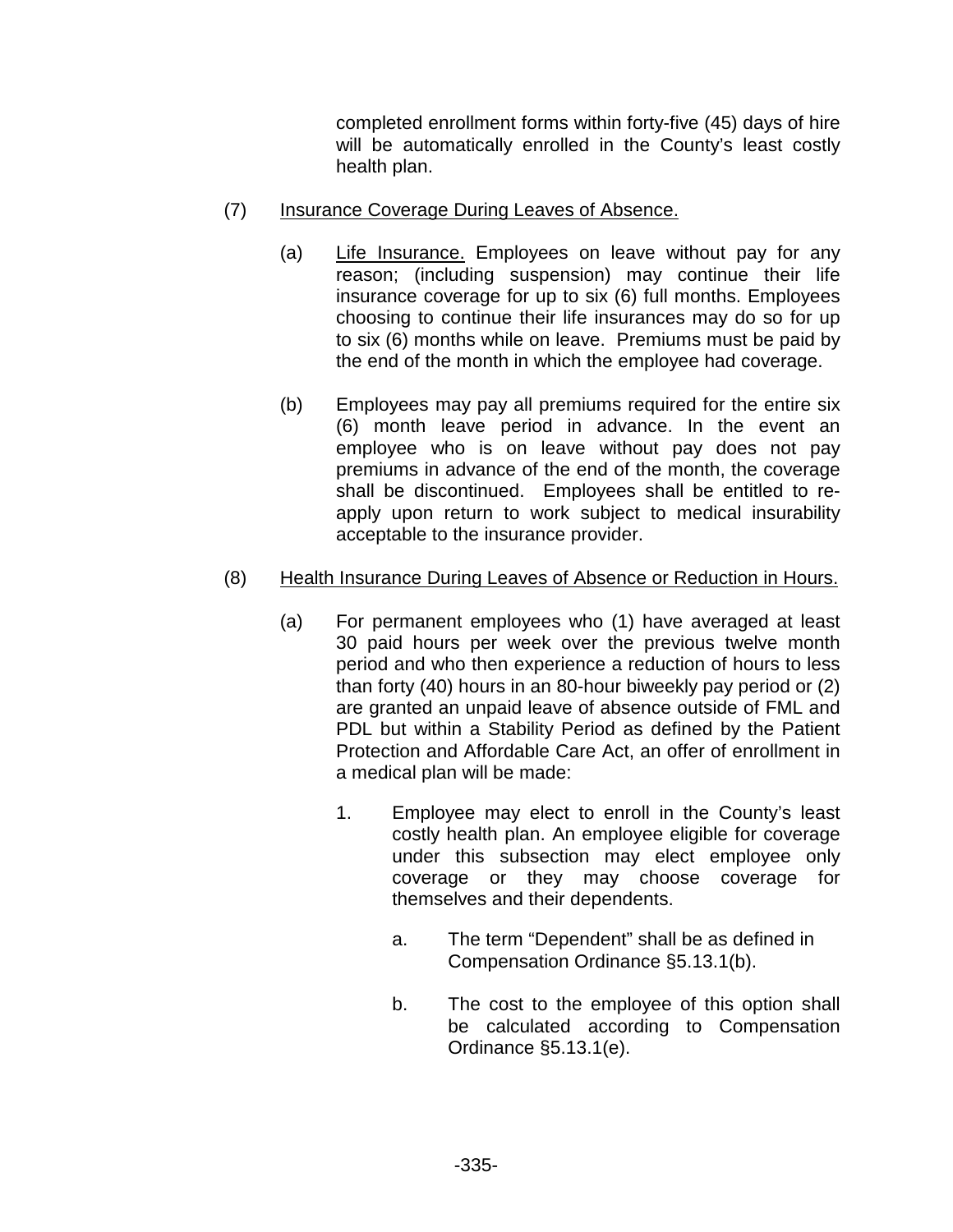- 2. In the alternative to subsection (1.) above, Employee may opt to keep their current medical election:
	- a. If the Employee elects to keep their own coverage, the employee will pay 100% of the applicable premium.
	- b. If Employee elects to keep their current coverage, they may elect employee only coverage or they may choose coverage for themselves and their dependents.
- 3. Electing either alternative under this Section shall not entitle the Employee to any County contribution towards the Flexible Benefits Plan granted under Compensation Ordinance §5.1.6. This Subsection does not alter the Eligibility Requirements in Compensation Ordinance §5.1.6(b).
- 4. Enrollment in either medical plan, if elected, will continue during the Stability Period at the employee's expense.
- (b) During leave without pay, and in accordance with the Federal Consolidated Omnibus Budget Reconciliation Act (COBRA) Of 1986 (Pub L. 99-22), Employees may continue their health insurance coverage for up to eighteen (18) full months following the month in which the leave commenced..
- (c) The commencement of leave without pay shall be considered a "qualifying event" as defined under COBRA by virtue of the employee's reduction in working hours. Employees who elect coverage under COBRA by choosing to continue their medical insurance shall pay one hundred two percent (102%) of the applicable premium and shall be subject to the same administrative requirements as all other COBRA group plan members. Premiums will be calculated and paid by the employee at least one (1) month in advance.
- (d) The effective date of coverage will be the first day of the month following receipt of enrollment forms in the Employee Benefits Office. With certain health plans, reenrollment is contingent upon medical insurability.
- (e) In the event an employee who is on leave without pay does not pay medical insurance premiums in advance, the coverage shall be discontinued. Such employees shall be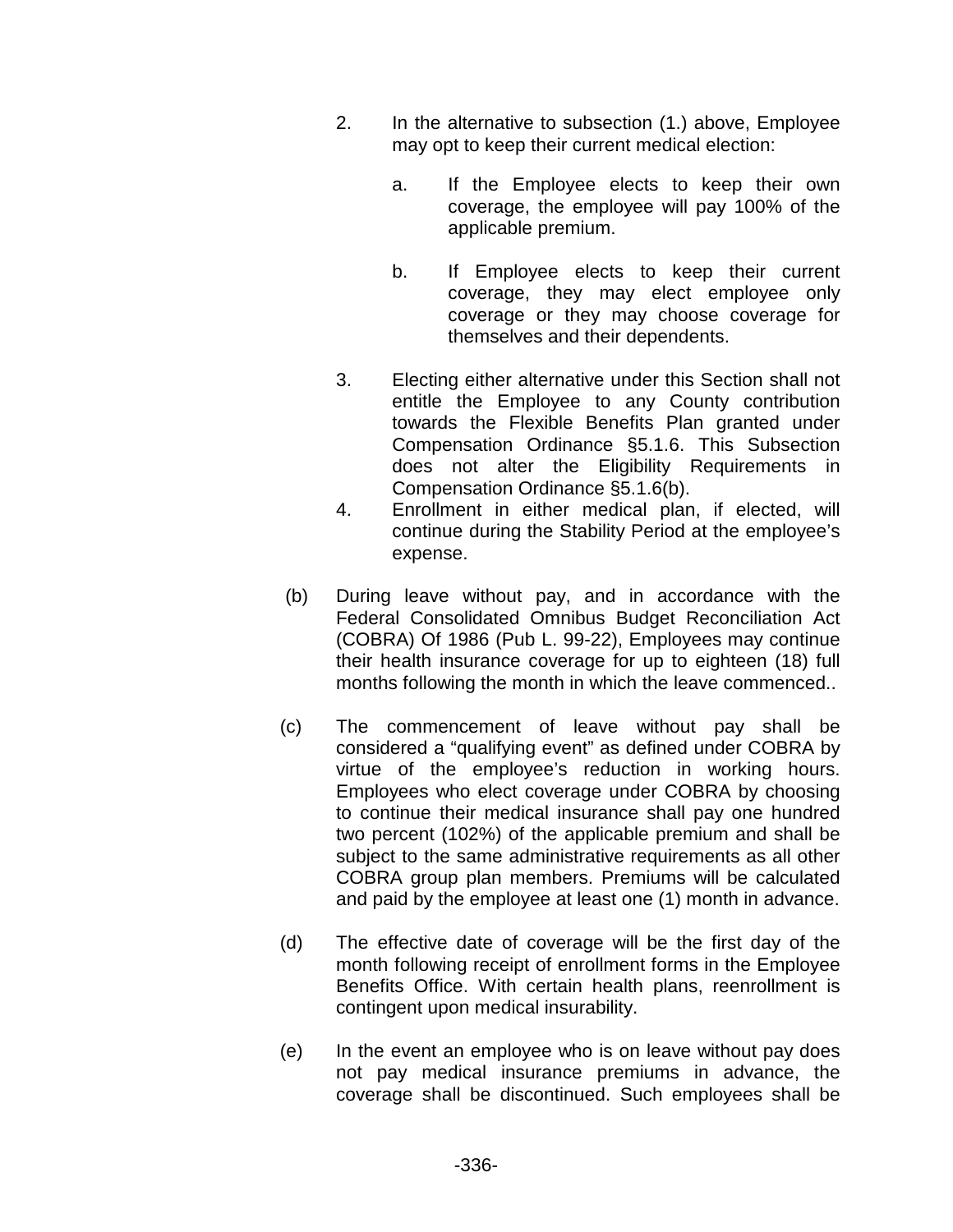automatically re-enrolled in the same health plan enjoyed previous to leave without pay, within thirty (30) days from the date they return to work.

(Amended 10/02/15, Ord. No. 10391)

- (d) County Contributions Toward Flexible Benefit Plan. Insurance premium costs shall be borne by the employee excepting that the County shall make the following contribution toward the Flexible Benefits Plan (which includes health insurance). The employee's insurance premium costs will be reduced by the amount the employee elects to distribute to his or her insurance premium costs from the County's contribution toward the Flexible Benefits Plan. The County's contribution toward the Flexible Benefits Plan shall be:
	- (1) Employees in classes designated EM, EO, NA, NE, NS, and UM under the UCL Benefit Program.

| <u>Effective January 1, 2017:</u> | <u>Monthly</u> |
|-----------------------------------|----------------|
| <b>Employee Only</b>              | \$646.00       |
| Employee + 1 Dependent            | 938.00         |
| Employee + 2 or More Dependents   | 1,313.00       |
| <b>Effective January 1, 2018:</b> | <u>Monthly</u> |
| <b>Employee Only</b>              | \$691.00       |
| Employee + 1 Dependent            | 1,004.00       |
| Employee + 2 or More Dependents   | 1,405.00       |
| <b>Effective January 1, 2019:</b> | <b>Monthly</b> |
| <b>Employee Only</b>              | \$739.00       |
| Employee + 1 Dependent            | 1,074.00       |
| Employee + 2 or More Dependents   | 1,503.00       |
| <b>Effective January 1, 2020:</b> | <u>Monthly</u> |
| <b>Employee Only</b>              | \$791.00       |
| Employee + 1 Dependent            | 1,149.00       |
| Employee + 2 or More Dependents   | 1,608.00       |
| <b>Effective January 1, 2021:</b> | <u>Monthly</u> |
| <b>Employee Only</b>              | \$846.00       |
| Employee + 1 Dependent            | 1,229.00       |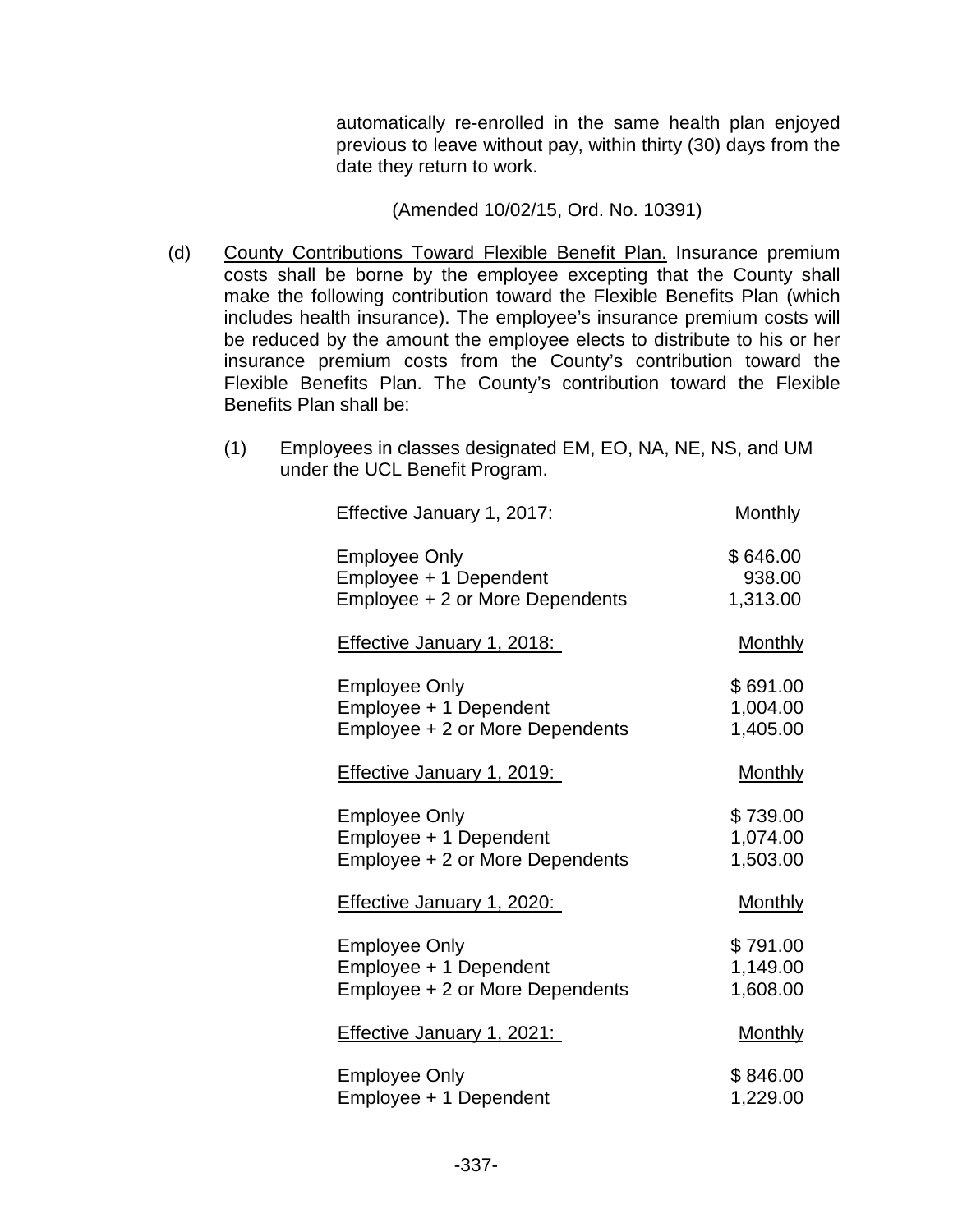|     | Employee + 2 or More Dependents                                                                      | 1,721.00                         |
|-----|------------------------------------------------------------------------------------------------------|----------------------------------|
|     | <b>Effective January 1, 2022:</b>                                                                    | <u>Monthly</u>                   |
|     | <b>Employee Only</b><br>Employee + 1 Dependent<br>Employee + 2 or More Dependents                    | \$905.00<br>1,315.00<br>1,841.00 |
|     | (Amended 07/28/16, Ord. No. 10432)<br>(Amended 05/02/17, Ord. No. 10483)                             |                                  |
| (2) | Employees in classes designated CE under the CNM and CEM,<br>and MA, under the MGT Benefit Programs. |                                  |
|     | <b>Effective January 1, 2017:</b>                                                                    | Monthly                          |
|     | <b>Employee Only</b><br>Employee + 1 Dependent<br>Employee + 2 or More Dependents                    | \$587.00<br>877.00<br>1,247.00   |
|     | <b>Effective January 1, 2018:</b>                                                                    | <b>Monthly</b>                   |
|     | <b>Employee Only</b><br>Employee + 1 Dependent<br>Employee + 2 or More Dependents                    | \$628.00<br>938.00<br>1,334.00   |
|     | <b>Effective January 1, 2019:</b>                                                                    | <b>Monthly</b>                   |
|     | <b>Employee Only</b><br>Employee + 1 Dependent<br>Employee + 2 or More Dependents                    | \$672.00<br>1,004.00<br>1,427.00 |
|     | Effective January 1, 2020:                                                                           | <b>Monthly</b>                   |
|     | <b>Employee Only</b><br>Employee + 1 Dependent<br>Employee + 2 or More Dependents                    | \$719.00<br>1,074.00<br>1,527.00 |
|     | <b>Effective January 1, 2021:</b>                                                                    | <b>Monthly</b>                   |
|     | <b>Employee Only</b><br>Employee + 1 Dependent<br>Employee + 2 or More Dependents                    | \$769.00<br>1,149.00<br>1,634.00 |
|     | Effective January 1, 2022:                                                                           | <b>Monthly</b>                   |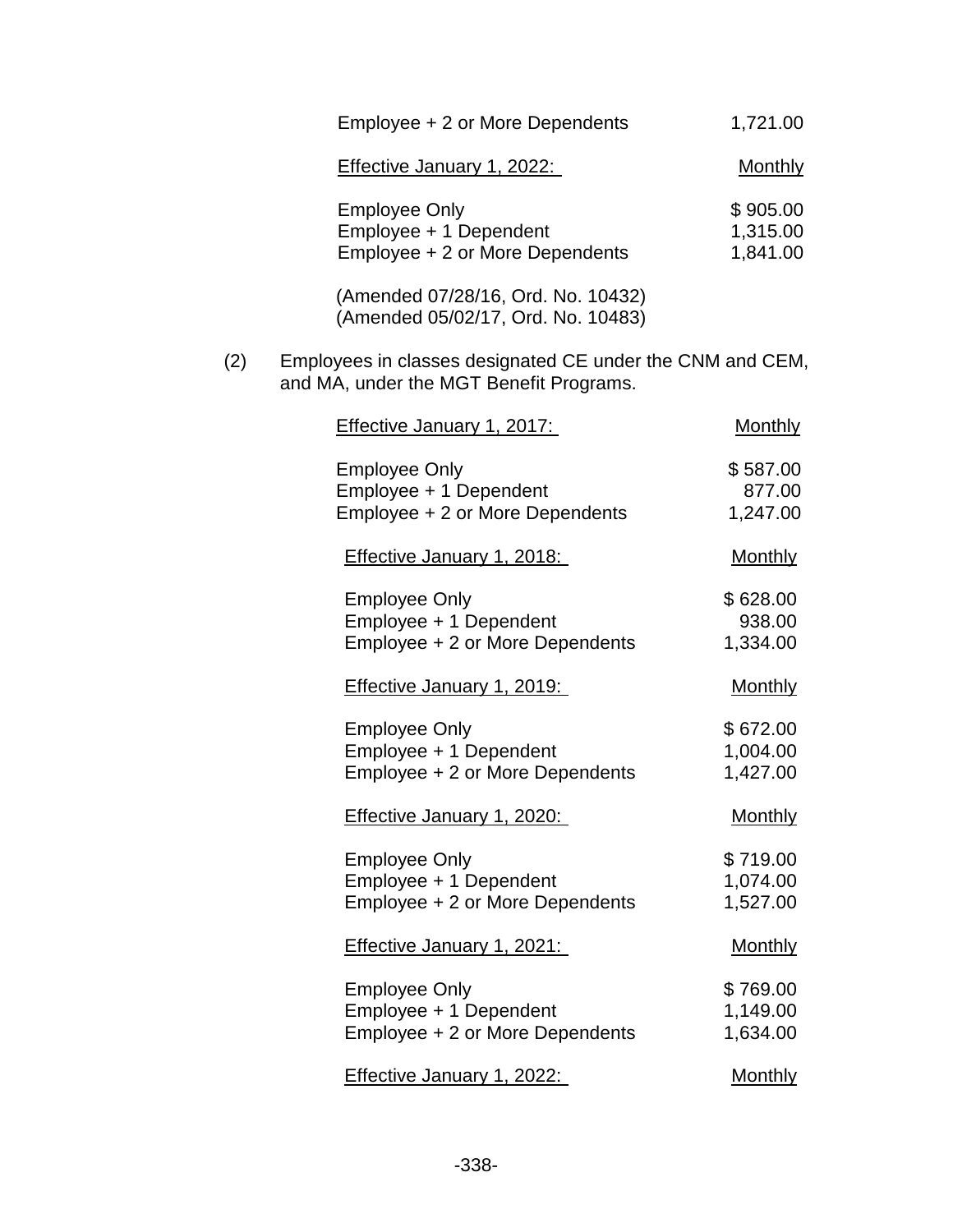| Employee Only                   | \$823.00 |
|---------------------------------|----------|
| Employee + 1 Dependent          | 1,229.00 |
| Employee + 2 or More Dependents | 1,748.00 |

(Amended 04/28/2017, Ord. No. 10479)

## (3) Employees in classes designated CM or CR.

| <b>Effective January 1, 2017:</b>                                                 | <b>Monthly</b>                   |
|-----------------------------------------------------------------------------------|----------------------------------|
| <b>Employee Only</b><br>Employee + 1 Dependent<br>Employee + 2 or More Dependents | \$536.00<br>815.00<br>1,185.00   |
| <b>Effective January 1, 2018:</b>                                                 | <b>Monthly</b>                   |
| <b>Employee Only</b><br>Employee + 1 Dependent<br>Employee + 2 or More Dependents | \$574.00<br>872.00<br>1,268.00   |
| <b>Effective January 1, 2019:</b>                                                 | <b>Monthly</b>                   |
| <b>Employee Only</b><br>Employee + 1 Dependent<br>Employee + 2 or More Dependents | \$614.00<br>933.00<br>1,357.00   |
| <b>Effective January 1, 2020:</b>                                                 | <b>Monthly</b>                   |
| <b>Employee Only</b><br>Employee + 1 Dependent<br>Employee + 2 or More Dependents | \$657.00<br>998.00<br>1,452.00   |
| <b>Effective January 1, 2021:</b>                                                 | <b>Monthly</b>                   |
| <b>Employee Only</b><br>Employee + 1 Dependent<br>Employee + 2 or More Dependents | \$703.00<br>1,068.00<br>1,554.00 |
| <b>Effective January 1, 2022:</b>                                                 | <b>Monthly</b>                   |
| <b>Employee Only</b><br>Employee + 1 Dependent<br>Employee + 2 or More Dependents | \$752.00<br>1,143.00<br>1,663.00 |
| (Amended 04/25/17, Ord. No. 10469)                                                |                                  |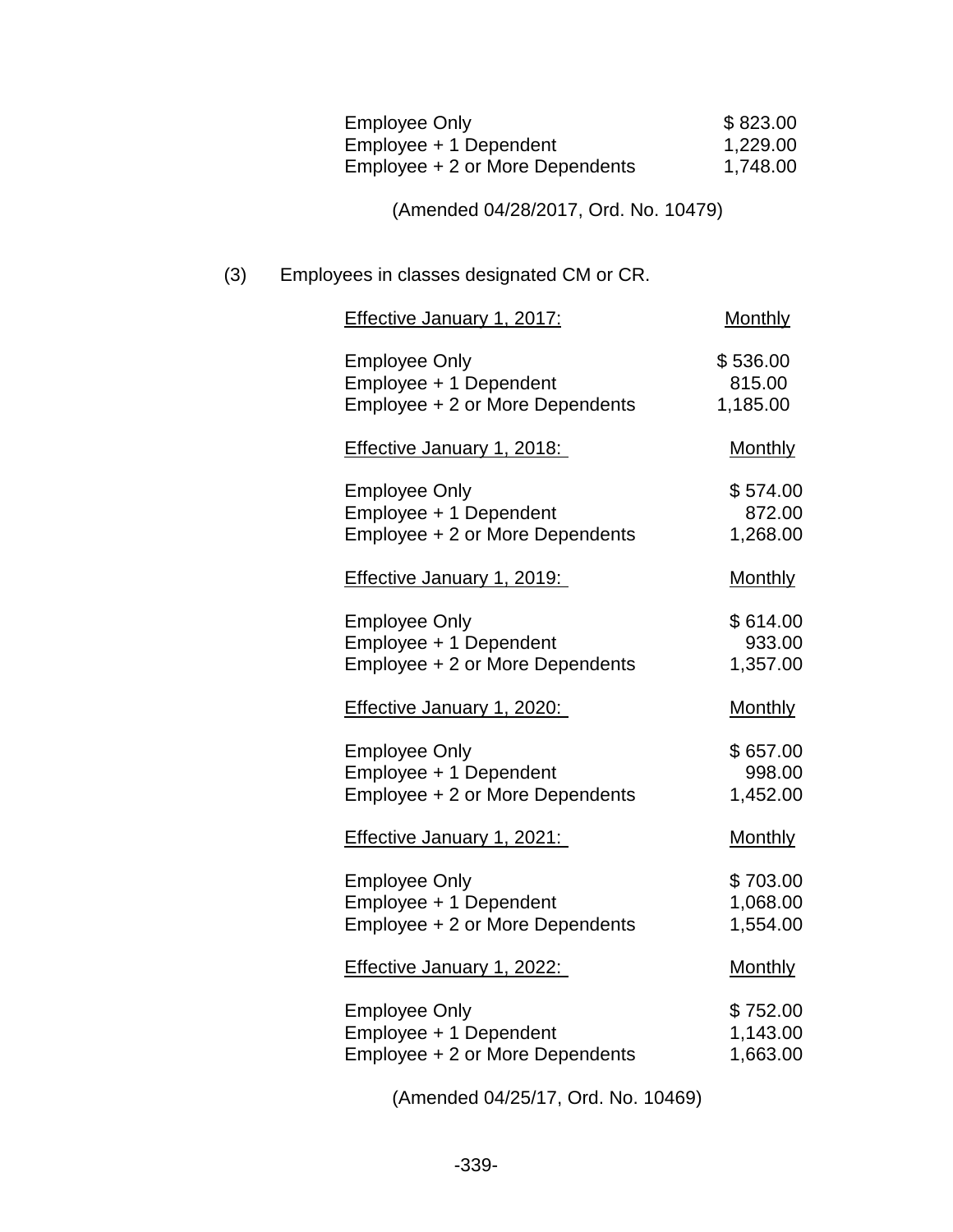| (4) | Employees in classes designated DS and SM under the SHRF<br>Benefit Program.      |                                  |
|-----|-----------------------------------------------------------------------------------|----------------------------------|
|     | <b>Effective January 1, 2018:</b>                                                 | <b>Monthly</b>                   |
|     | <b>Employee Only</b><br>Employee + 1 Dependent<br>Employee + 2 or More Dependents | \$537.00<br>815.00<br>1,191.00   |
|     | <b>Effective January 1, 2019:</b>                                                 | <b>Monthly</b>                   |
|     | <b>Employee Only</b><br>Employee + 1 Dependent<br>Employee + 2 or More Dependents | \$575.00<br>872.00<br>1,274.00   |
|     | <b>Effective January 1, 2020</b>                                                  | <b>Monthly</b>                   |
|     | <b>Employee Only</b><br>Employee + 1 Dependent<br>Employee + 2 or More Dependents | \$615.00<br>933.00<br>1,363.00   |
|     | <b>Effective January 1, 2021:</b>                                                 | <b>Monthly</b>                   |
|     | <b>Employee Only</b><br>Employee + 1 Dependent<br>Employee + 2 or More Dependents | \$658.00<br>998.00<br>1,458.00   |
|     | <b>Effective January 1, 2022:</b>                                                 | <b>Monthly</b>                   |
|     | <b>Employee Only</b><br>Employee + 1 Dependent<br>Employee + 2 or More Dependents | \$704.00<br>1,068.00<br>1,560.00 |
|     | <b>Effective January 1, 2023:</b>                                                 | Monthly                          |
|     | <b>Employee Only</b><br>Employee + 1 Dependent<br>Employee + 2 or More Dependents | \$753.00<br>1,143.00<br>1,669.00 |
|     | (Amended 08/03/18, Ord. No. 10549)                                                |                                  |

(5) Employees in classes designated DI and DM under the DAI Benefit Program.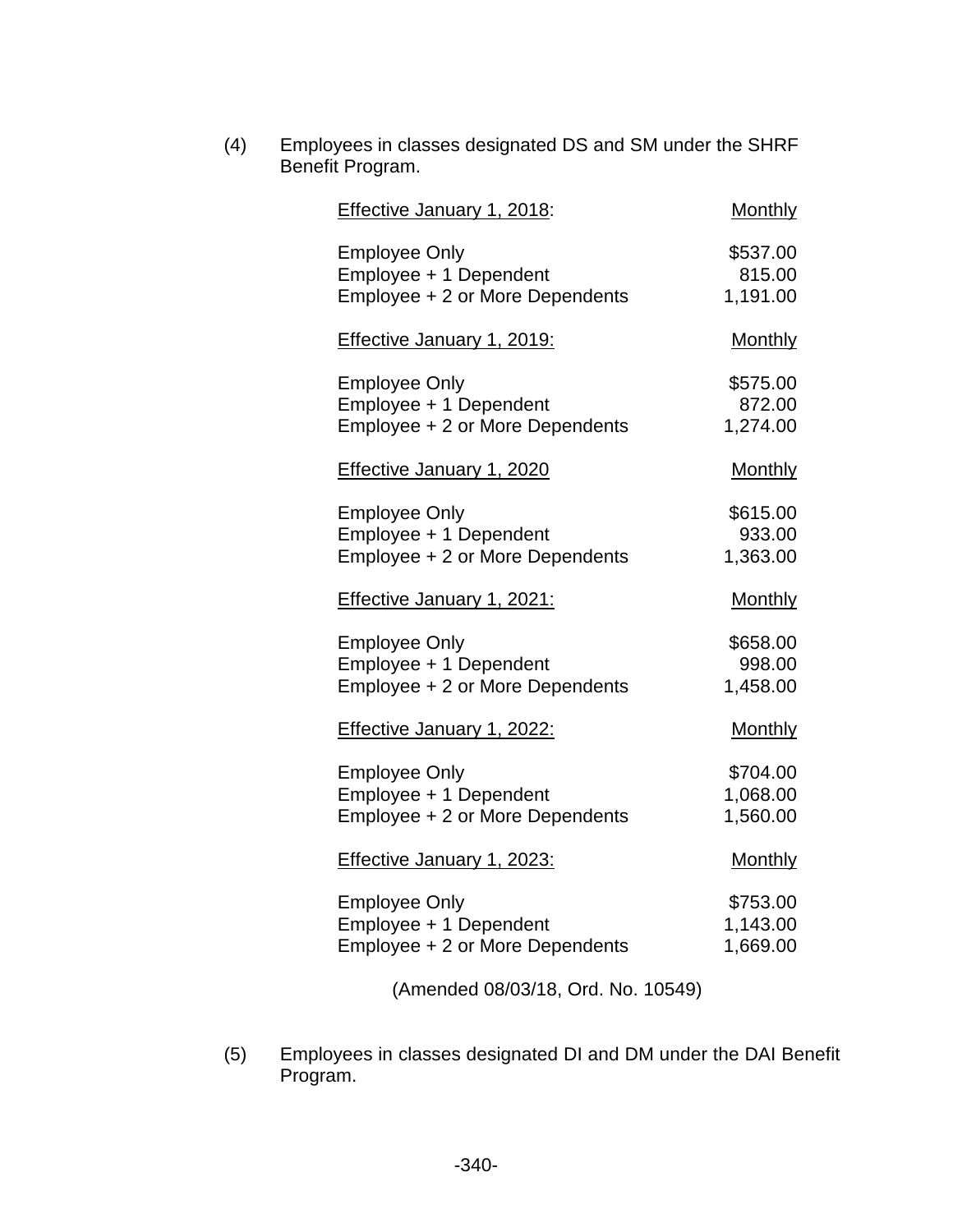| Effective January 1, 2018:                                                        | <b>Monthly</b>                   |
|-----------------------------------------------------------------------------------|----------------------------------|
| <b>Employee Only</b><br>Employee + 1 Dependent<br>Employee + 2 or More Dependents | \$610.00<br>894.00<br>1,275.00   |
| <b>Effective January 1, 2019:</b>                                                 | <b>Monthly</b>                   |
| <b>Employee Only</b><br>Employee + 1 Dependent<br>Employee + 2 or More Dependents | \$653.00<br>957.00<br>1,364.00   |
| <b>Effective January 1, 2020:</b>                                                 | <b>Monthly</b>                   |
| <b>Employee Only</b><br>Employee + 1 Dependent<br>Employee + 2 or More Dependents | \$699.00<br>1,024.00<br>1,459.00 |
|                                                                                   |                                  |
| <b>Effective January 1, 2021:</b>                                                 | <b>Monthly</b>                   |
| <b>Employee Only</b><br>Employee + 1 Dependent<br>Employee + 2 or More Dependents | \$748.00<br>1,096.00<br>1,561.00 |
| <b>Effective January 1, 2022:</b>                                                 | <b>Monthly</b>                   |
| <b>Employee Only</b><br>Employee + 1 Dependent<br>Employee + 2 or More Dependents | \$800.00<br>1,173.00<br>1,670.00 |
| <b>Effective January 1, 2023:</b>                                                 | <b>Monthly</b>                   |

(Amended 09/28/18, Ord. No. 10560)

(6) Employees in classes designated CC and CS under the CC Benefit Program; AM, AS and DA under the DA Benefit Program; PD and PM under the PD Benefit Program.

| Effective January 1, 2017: | Monthly  |
|----------------------------|----------|
| Employee Only              | \$553.00 |
| Employee + 1 Dependent     | 815.00   |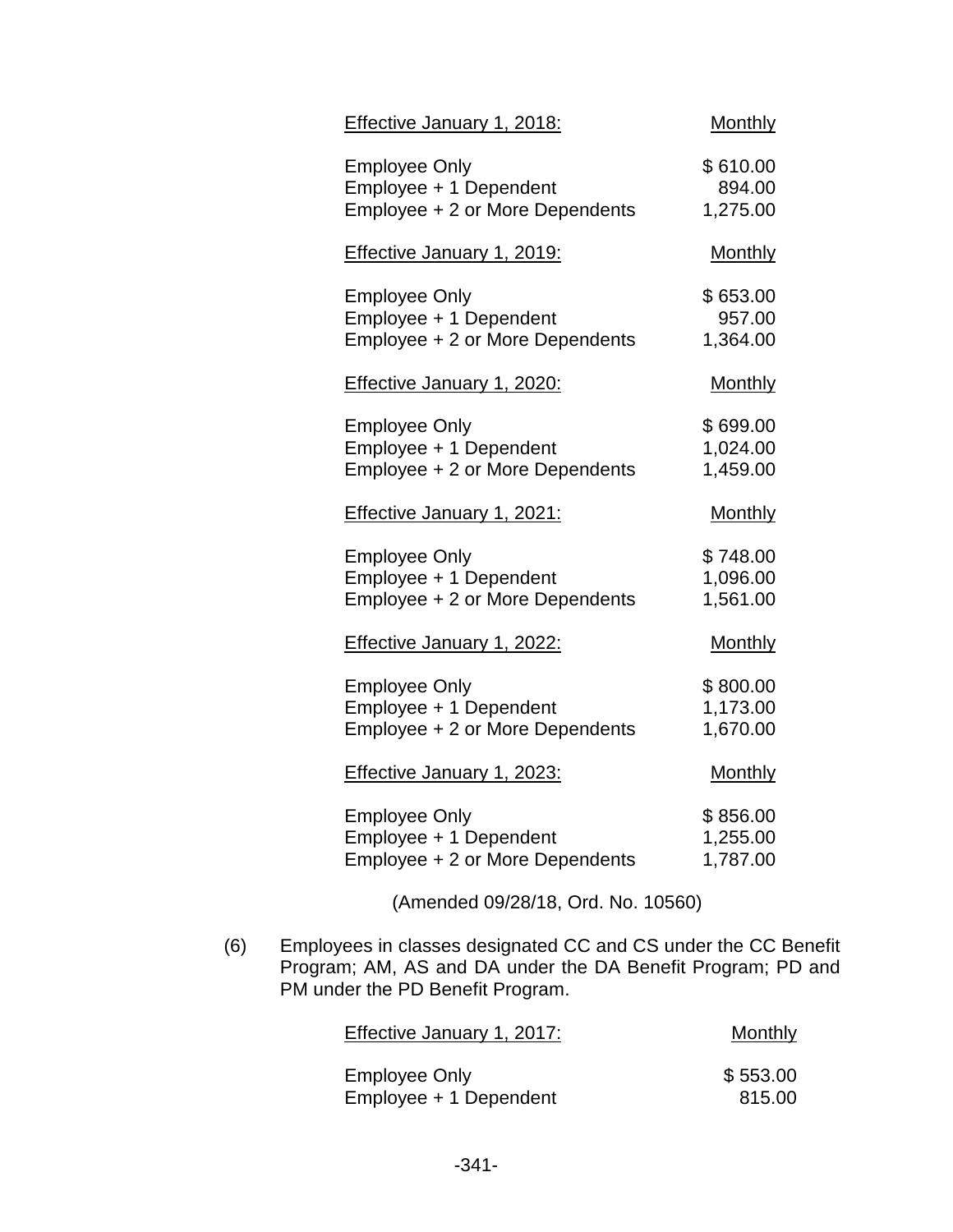| Employee + 2 or More Dependents                | 1,174.00           |
|------------------------------------------------|--------------------|
| Effective January 1, 2018:                     | <b>Monthly</b>     |
| <b>Employee Only</b><br>Employee + 1 Dependent | \$592.00<br>872.00 |
| Employee + 2 or More Dependents                | 1,256.00           |
| <b>Effective January 1, 2019:</b>              | <b>Monthly</b>     |
| <b>Employee Only</b>                           | \$633.00           |
| Employee + 1 Dependent                         | 933.00             |
| Employee + 2 or More Dependents                | 1,344.00           |
| Effective January 1, 2020:                     | <b>Monthly</b>     |
| <b>Employee Only</b>                           | \$677.00           |
| Employee + 1 Dependent                         | 998.00             |
| Employee + 2 or More Dependents                | 1,438.00           |
| <b>Effective January 1, 2021:</b>              | <b>Monthly</b>     |
| <b>Employee Only</b>                           | \$724.00           |
| Employee + 1 Dependent                         | 1,068.00           |
| Employee + 2 or More Dependents                | 1,539.00           |
| Effective January 1, 2022:                     | <b>Monthly</b>     |
| <b>Employee Only</b>                           | \$775.00           |
| Employee + 1 Dependent                         | 1,143.00           |
| Employee + 2 or More Dependents                | 1,647.00           |

(7) Employees in classes designated under the SO Benefit Program.

| Effective January 1, 2018:                                                      | Monthly                        |
|---------------------------------------------------------------------------------|--------------------------------|
| <b>Employee Only</b><br>Employee +1 Dependent<br>Employee +2 or More Dependents | \$616.00<br>921.00<br>1,309.00 |
| Effective January 1, 2019:                                                      | Monthly                        |
| <b>Employee Only</b>                                                            | \$659.00                       |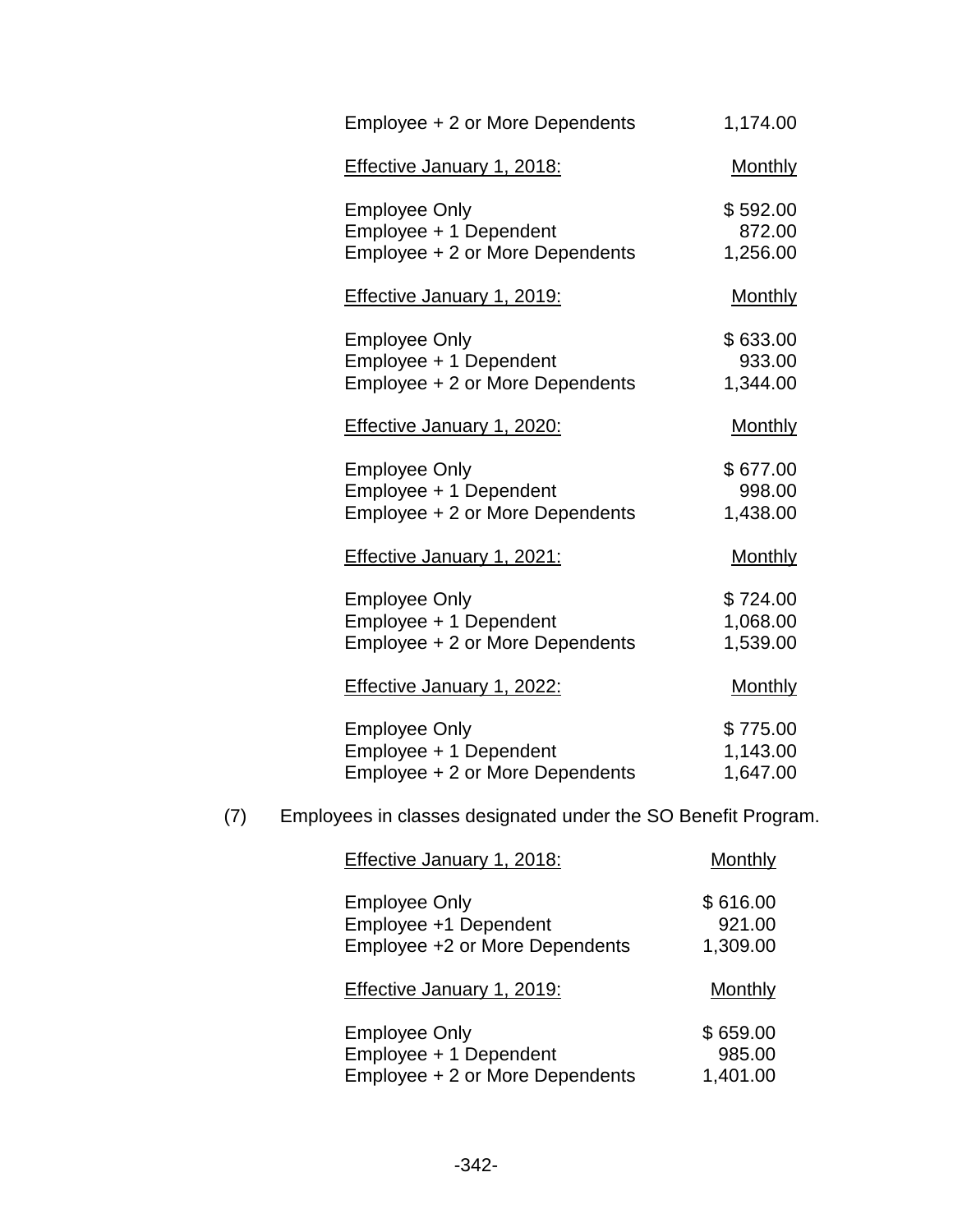| Effective January 1, 2020:                                                        | <b>Monthly</b>                   |
|-----------------------------------------------------------------------------------|----------------------------------|
| <b>Employee Only</b><br>Employee + 1 Dependent<br>Employee + 2 or More Dependents | \$705.00<br>1,054.00<br>1,499.00 |
| <u>Effective January 1, 2021:</u>                                                 | <u>Monthly</u>                   |
| <b>Employee Only</b><br>Employee + 1 Dependent<br>Employee + 2 or More Dependents | \$754.00<br>1,128.00<br>1,604.00 |
| Effective January 1, 2022:                                                        | <b>Monthly</b>                   |
|                                                                                   |                                  |
| <b>Employee Only</b><br>Employee + 1 Dependent<br>Employee + 2 or More Dependents | \$807.00<br>1,207.00<br>1,716.00 |
| <b>Effective January 1, 2023:</b>                                                 | <u>Monthly</u>                   |

# (8) Employees in classes designated under the PO Benefit Program.

| Effective January 1, 2018:                                                        | <b>Monthly</b>                 |
|-----------------------------------------------------------------------------------|--------------------------------|
| <b>Employee Only</b><br>Employee + 1 Dependent<br>Employee + 2 or More Dependents | \$537.00<br>815.00<br>1,191.00 |
| Effective March 1, 2019:                                                          | <b>Monthly</b>                 |
| <b>Employee Only</b><br>Employee + 1 Dependent<br>Employee + 2 or More Dependents | \$575.00<br>872.00<br>1,274.00 |
| Effective January 1, 2020:                                                        | Monthly                        |
| <b>Employee Only</b><br>Employee + 1 Dependent<br>Employee + 2 or More Dependents | \$615.00<br>933.00<br>1,363.00 |
| Effective January 1, 2021:                                                        | Monthly                        |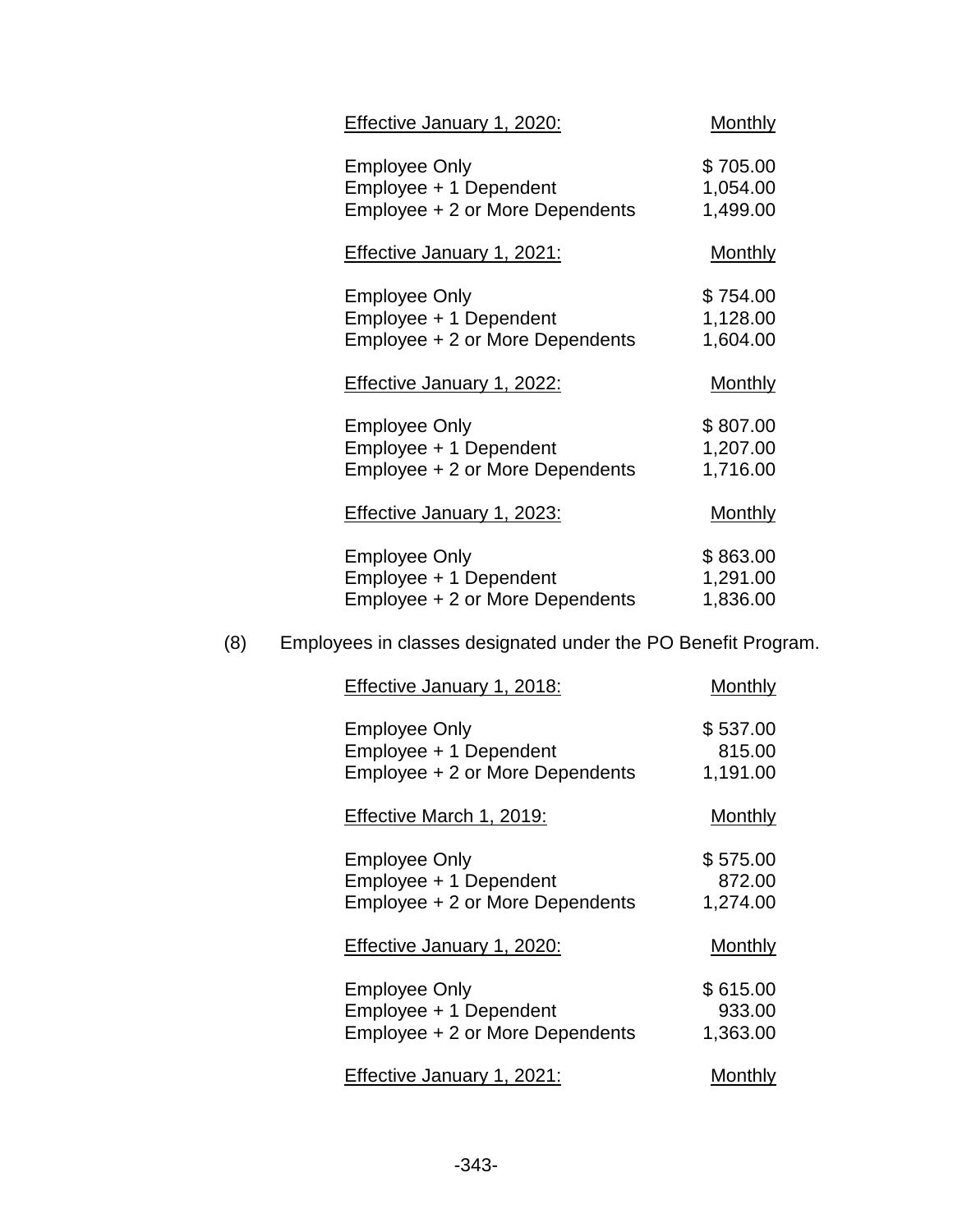| <b>Employee Only</b>            | \$658.00       |
|---------------------------------|----------------|
| Employee + 1 Dependent          | 998.00         |
| Employee + 2 or More Dependents | 1,458.00       |
| Effective January 1, 2022:      | <b>Monthly</b> |
| Employee Only                   | \$704.00       |
| Employee + 1 Dependent          | 1,068.00       |
| Employee + 2 or More Dependents | 1,560.00       |
| Effective January 1, 2023:      | Monthly        |
| Employee Only                   | \$753.00       |
| Employee + 1 Dependent          | 1,143.00       |
| Employee + 2 or More Dependents | 1,669.00       |

(Amended 11/09/18, Ord. No. 10569)

(9) Employees in classes designated AE, CL, FS, HS, MM, PR, PS, RN SS, and SW.

| <b>Effective January 1, 2017:</b>                                                 | <b>Monthly</b>                 |
|-----------------------------------------------------------------------------------|--------------------------------|
| <b>Employee Only</b><br>Employee + 1 Dependent<br>Employee + 2 or More Dependents | \$536.00<br>815.00<br>1,185.00 |
| <b>Effective February 1, 2018:</b>                                                | <u>Monthly</u>                 |
| <b>Employee Only</b><br>Employee + 1 Dependent<br>Employee + 2 or More Dependents | \$574.00<br>872.00<br>1,268.00 |
| <b>Effective January 1, 2019:</b>                                                 | <u>Monthly</u>                 |
| <b>Employee Only</b><br>Employee + 1 Dependent<br>Employee + 2 or More Dependents | \$614.00<br>933.00<br>1,357.00 |
| <b>Effective January 1, 2020:</b>                                                 | <u>Monthly</u>                 |
| <b>Employee Only</b><br>Employee + 1 Dependent<br>Employee + 2 or More Dependents | \$657.00<br>998.00<br>1,452.00 |
| <b>Effective January 1, 2021:</b>                                                 | <u>Monthly</u>                 |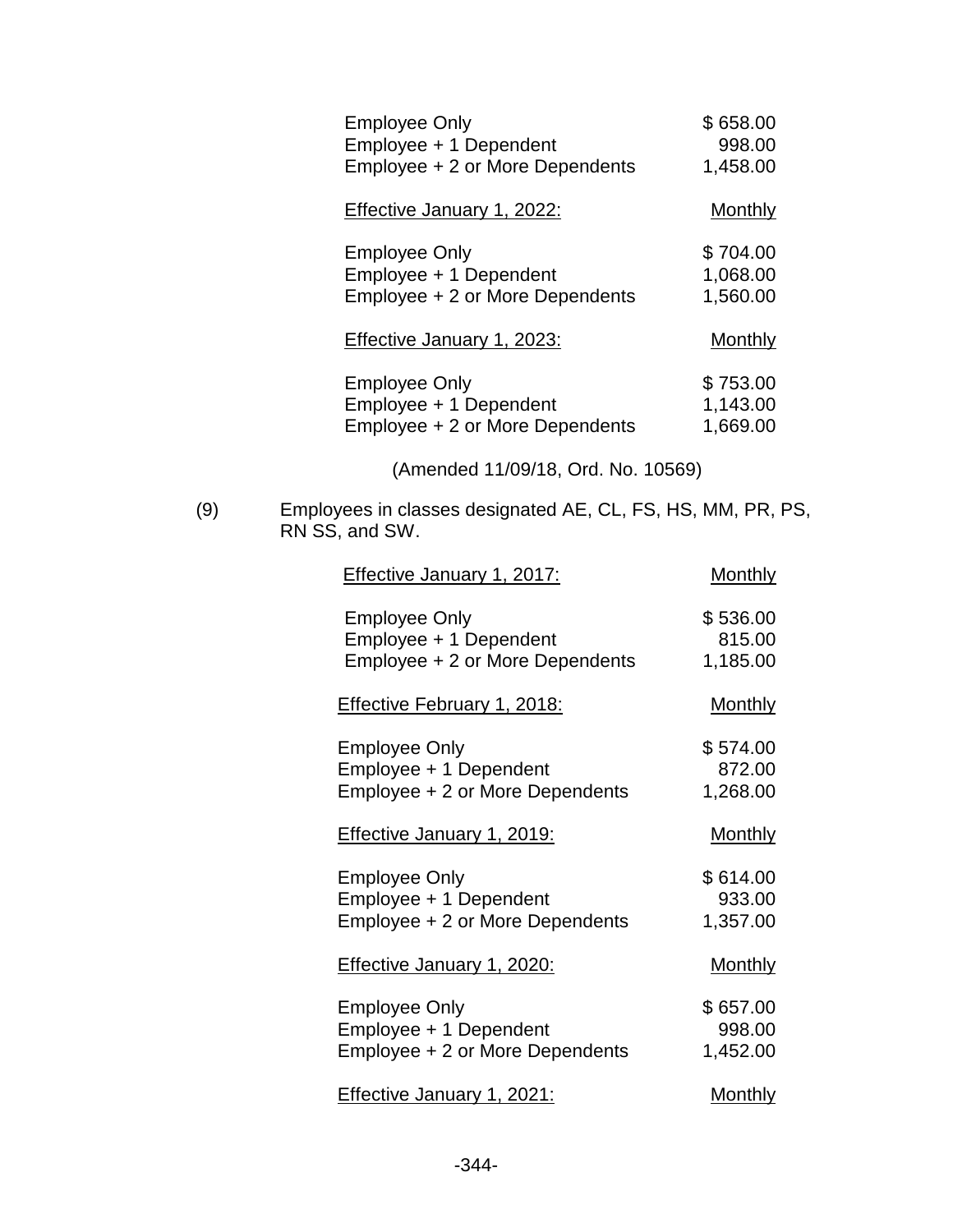| <b>Employee Only</b>            | \$703.00 |
|---------------------------------|----------|
| Employee + 1 Dependent          | 1,068.00 |
| Employee + 2 or More Dependents | 1,554.00 |
| Effective January 1, 2022:      | Monthly  |
| <b>Employee Only</b>            | \$752.00 |
| Employee + 1 Dependent          | 1,143.00 |
| Employee + 2 or More Dependents | 1,663.00 |

(Amended 10/13/17, Ord. No. 10499)

(10) Employees in classes designated NM under the MGT Benefit Program.

| <b>Effective January 1, 2017:</b> | <b>Monthly</b> |
|-----------------------------------|----------------|
| <b>Employee Only</b>              | \$587.00       |
| Employee + 1 Dependent            | 877.00         |
| Employee + 2 or More Dependents   | 1,247.00       |
| <b>Effective January 1, 2018:</b> | <b>Monthly</b> |
| <b>Employee Only</b>              | \$628.00       |
| Employee + 1 Dependent            | 938.00         |
| Employee + 2 or More Dependents   | 1,334.00       |
| <b>Effective January 1, 2019:</b> | <b>Monthly</b> |
| <b>Employee Only</b>              | \$672.00       |
| Employee + 1 Dependent            | 1,004.00       |
| Employee + 2 or More Dependents   | 1,427.00       |
| <b>Effective January 1, 2020:</b> | <b>Monthly</b> |
| <b>Employee Only</b>              | \$719.00       |
| Employee + 1 Dependent            | 1,074.00       |
| Employee + 2 or More Dependents   | 1,527.00       |
| <b>Effective January 1, 2021:</b> | <b>Monthly</b> |
| <b>Employee Only</b>              | \$769.00       |
| Employee + 1 Dependent            | 1,149.00       |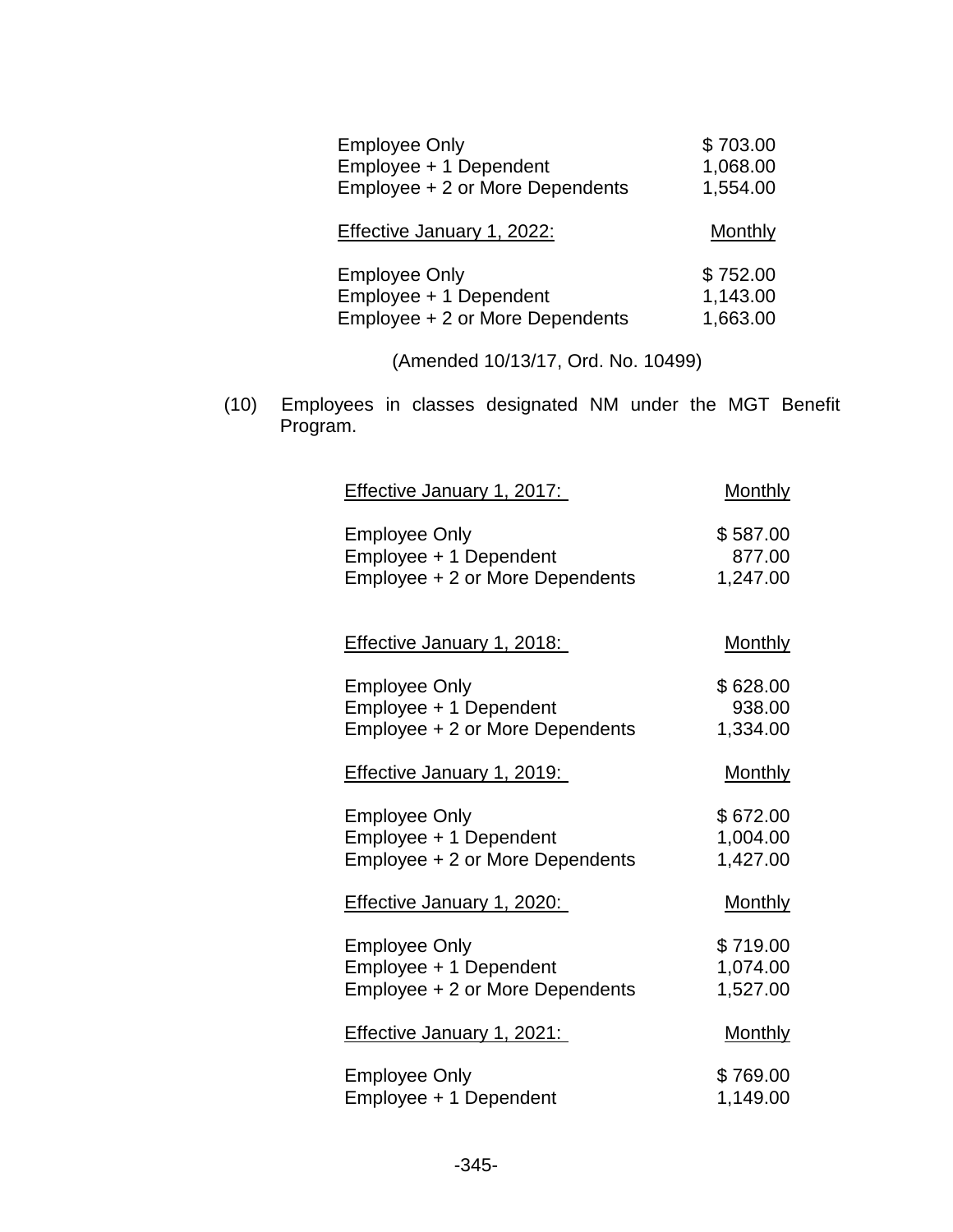| Employee + 2 or More Dependents                                                   | 1,634.00                         |
|-----------------------------------------------------------------------------------|----------------------------------|
| Effective January 1, 2022:                                                        | Monthly                          |
| <b>Employee Only</b><br>Employee + 1 Dependent<br>Employee + 2 or More Dependents | \$823.00<br>1,229.00<br>1,748.00 |
|                                                                                   |                                  |

(Amended 10/14/16, Ord. No. 10439) (Amended 04/25/17, Ord. No. 10479) (Amended 05/02/17, Ord. No. 10483)

(11) Employees in classes designated AE, AM, AS, CC, CE, CEM, CL, CM, CR, CS, DA, DI, DM, EM, EO, FS, HS, MA, MM, NA, NE, NM, NS, PD, PM, PO, PR, PS, RN, SO, SS, SW and UM who have flex credits not designated for eligible services shall have such credits placed in the employee's Healthcare Reimbursement Account (HRA) and/or a health Flexible Spending Account (FSA). IRS regulations establish annual maximum limits for flexible credits which may be rolled over to an HRA and/or an FSA. An employee is not entitled to flexible credits that, when rolled over to an HRA and/or an FSA, exceed the maximum limits allowed by law. Any employee who is expected to have flexible credits rolled over to an HRA and/or FSA that will exceed the maximum limits shall have their bi-weekly flex credit contributions adjusted to an amount, that when calculated on an annual basis, will be equal to the maximum allowed by law.

(Amended 01/09/15, Ord. No. 10368)

(12) Notwithstanding the above paragraph, if an employee experiences a "qualifying event" as defined by IRS and HIPAA Regulation, or has a triggering event that impacts flex credits, that employee will be allowed to change their status and have their flex benefits recalculated so as to maximize or recoup any retroactive flex benefits previously adjusted, in order to realize the maximum value of the flex benefit contribution, subject to IRS limitations.

> (Amended 10/01/94, Ord. No. 8453) (Amended 10/01/96, Ord. No. 8650) (Amended 04/26/96, Ord. No. 8658) (Amended 09/27/96, Ord. No. 8720) (Amended 09/25/98, Ord. No. 8959) (Amended 12/18/98, Ord. No. 8987) (Amended 09/22/00, Ord. No. 9247) (Amended 12/15/00, Ord. No. 9286)